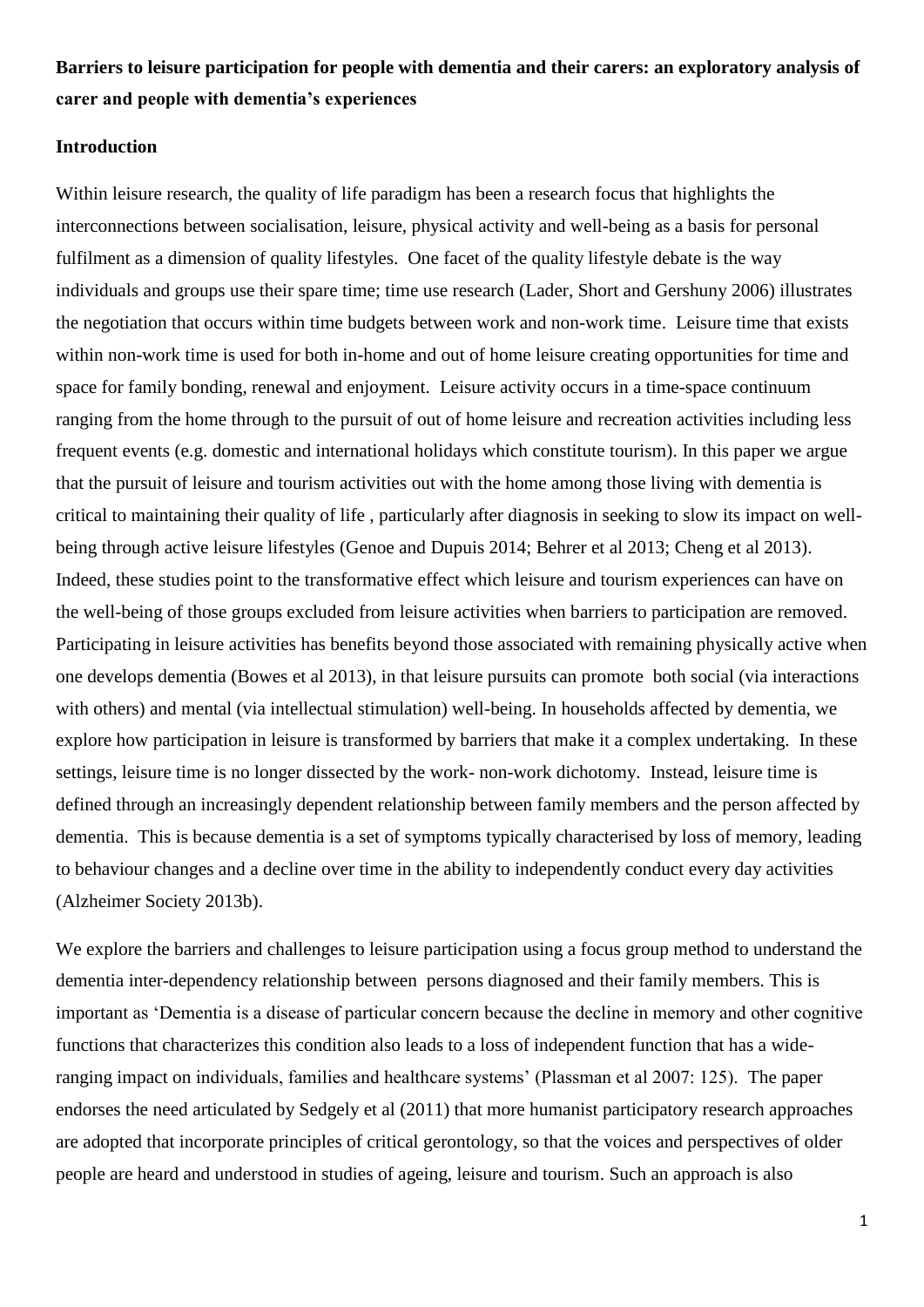embedded in the critical duality of the ability of carers and patients to enjoy a holiday experience (Houston 2010) as opposed to notions of separation between carer holidays and the use of respite care for the person with dementia. Such a perspective is underpinned by a growing recognition of dementia as a national (Department of Health 2012) and international policy issue (World Health Organisation 2012).

## **Framing the interconnections between dementia and leisure**

Leisure is a key element of a post-modern society, but with ageing population structures in many developed countries, there is a recognition that we need to rethink the way tourism and leisure infrastructure is configured to the needs of an ageing demographic (UNWTO 2010). Yet the 'accessibility agenda' within leisure and tourism is not necessarily inclusive or all-encompassing if specific groups are overlooked (including those with dementia) who become allocated to the category of 'disabled'. The consequence is that the physical needs of certain groups (such as those confined to wheelchairs or other conditions such as blindness or deafness) have been subsumed in research on disability, leisure and travel (e.g. Freeman and Selmi 2005; Israeli 2002; Poria et al 2010 and Yau et al 2004). Yet dementia remains a largely hidden theme within the operational dimensions of leisure and tourism, with no mention in the UNWTO (2010) report on ageing and tourism.

The incidence of dementia also has a profound effect in relation to ageing because time use studies illustrate the increase in leisure time with age, particularly among those over 45 years of age (Lader, Short and Gershuny 2006). Therefore, dementia has a more profound effect when aged over 45 years, as it has the potential to induce a time-space compression in the leisure behaviour of those with dementia (as well as their carers). The leisure worlds of people with dementia can be reduced dramatically as coping with the condition can see previously active individuals' time-space prisms of leisure reduced to home-based activity or compressed to narrowly prescribed service specific out-of home domains. Breaking the vicious cycle of time-space compression of those living with dementia is crucial, by understanding what barriers to participation exist and how to remove them. Recreational activity also performs a vital role in reducing common behaviours associated with dementia such as reducing apathy and feelings of dependency; such activity may also help to reduce the agitation associated with dementia. Yet the spatial behaviour associated with 'wandering' as a trait of dementia (Landau et al 2009) highlights the potential problem of increased risk of harm and a resultant need for supervision of leisure activities.

The paper commences with a review of the literature on leisure and dementia, focusing on the key strands of leisure research that informed this study and the drivers of change at a policy level (Dementia Friendly Communities, DFCs (Local Government Association 2012). This is followed by a discussion of the context of the study and the research design, findings and implications for creating leisure opportunities for those living with dementia. The principal research question this study set out to address was*: what are the*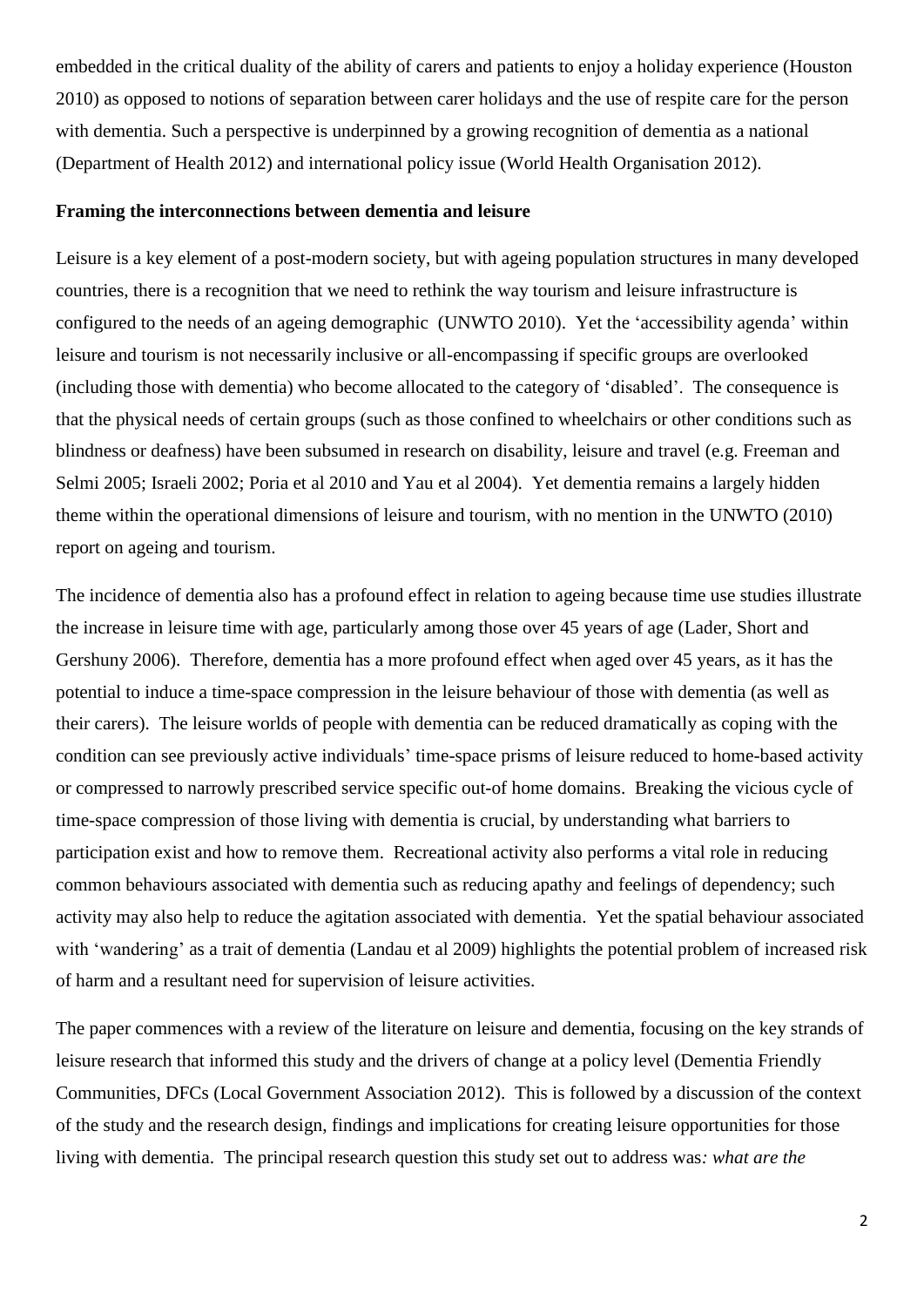*barriers to leisure participation experienced by households affected by dementia*? The specific research objectives of this paper are:

• To explore the views and experiences of people with dementia and their family members in relation to barriers to leisure participation and how this influenced their resulting leisure behaviour

• To understand how such barriers might be addressed to maximise opportunities conducive to facilitating greater leisure participation among households affected by dementia.

Whilst the study is exploratory in nature, the findings have importance for the construction and design of generic DFC principles into leisure and tourism environments, with significance for communities and policy-makers globally. The principles of social inclusion are central to our argument that leisure can contribute to and enhance well-being to enable people with dementia to live fulfilling leisure lives.

#### **Literature review: Conceptualising the leisure-dementia nexus**

Dementia begins to create potential barriers to leisure participation (including tourism) thereby impacting upon the freedom of individuals to engage in many activities they previously undertook. The literature from leisure studies (Roberts 2009) illustrates that the contribution of leisure to well-being is well established but through the life course of families and individuals, major life changing events such as dementia transform the leisure-well-being relationship in two ways. First, it challenges the unitary state of leisure and well-being relationships, disrupting participation through being able to access opportunities and participate. Second, if the barriers associated with dementia can be addressed, then leisure activities have the potential to make a major positive contribution to enhancing individual and family well-being. Kleiber (1999) indicated that leisure is a vital force for self-expression. Yet this is conditional upon needs being realised and barriers removed to participation socially and spatially. Previous studies of the meaning of leisure for people living with dementia (Genoe and Dupuis 2011) are congruent with much of the social psychology literature on the benefits of leisure (i.e. day trips and daily leisure) and holidays (Tedrick 1999). Genoe and Dupuis (2011) epitomise one strand of an evolving interest in leisure and dementia that demonstrate the benefits of leisure for people with dementia such as enabling people to 'be me, to be with others, the pursuit of freedom, finding balance, making a difference, growing and developing and having fun' (Dupuis et al 2012). The critical role of daily leisure activities create the opportunity for mental stimulation from the various environmental stimuli and therefore out of home leisure (daily leisure pursuits such as walking in the park or open spaces or gardens, or less regular day trips and holidays) contribute to the stimulus of new and sometimes familiar environments out of the daily routine. As a result, research interest in leisure and dementia to date has clustered around three principal themes as shown in Figure 1.

#### *Figure 1 here*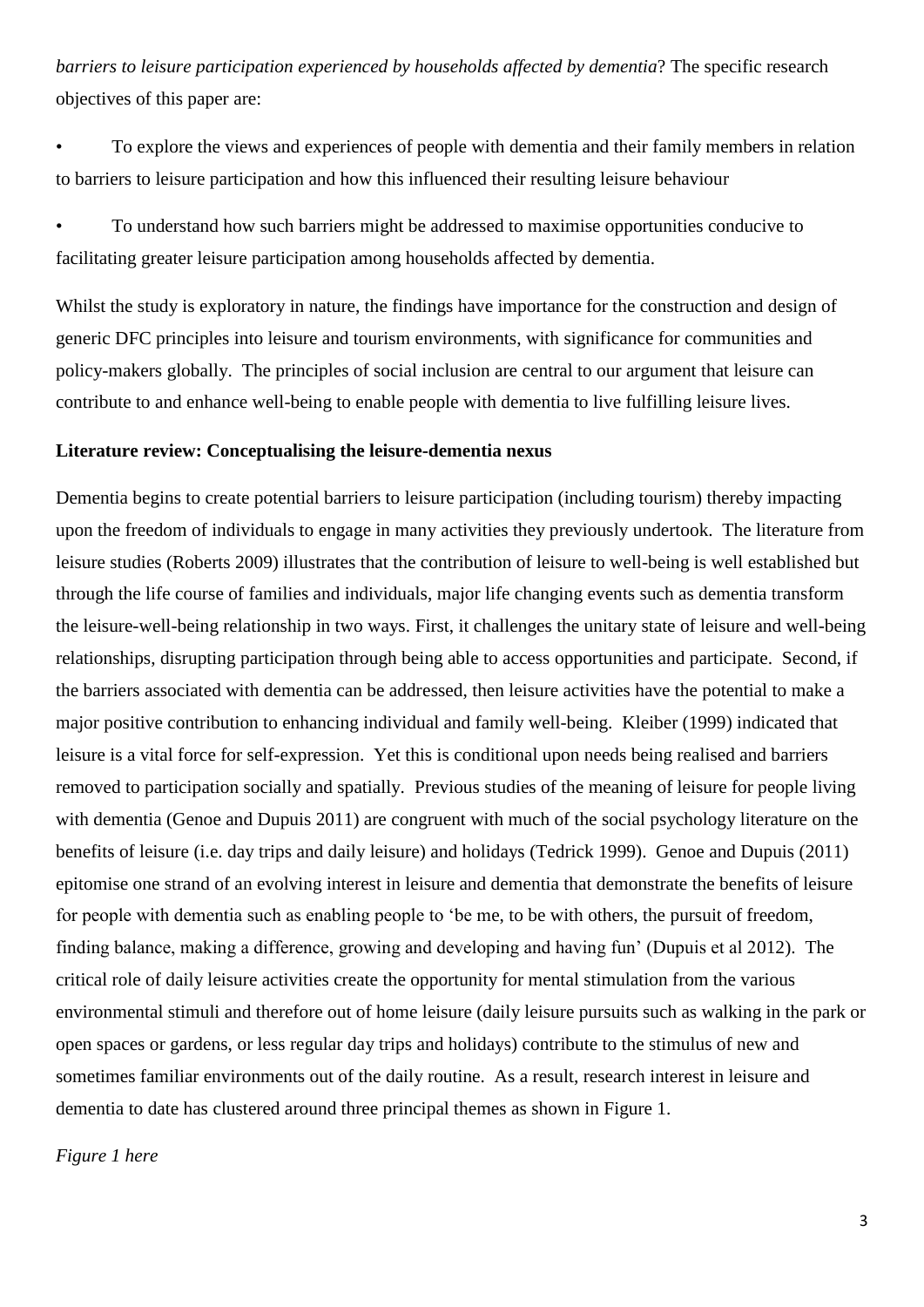A theme of growing significance alongside the recognition of dementia as a global issue is perceptions of dementia and its associated symptoms tend to be negative. Indeed, the label of dementia is associated with fear since discourse surrounding dementia has focused on the debilitating, demeaning and despairing features' (Genoe 2010: 309). There is a consequent need to explore the discourse of leisure and dementia, and as Genoe (2010) argues, a key role of understanding and enabling individuals with dementia to acquire the power to resist these stereotypes. Leisure and tourism represent one form of resistance to address the stigma of dementia, where participation can help individuals in their intentional resistance to negative conceptualisations of dementia, while also building their individual confidence to live with dementia. This can be part of a much wider empowerment that helps individuals to make informed life choices, challenging the identity and independence loss associated with dementia (Genoe 2010).

However, among the major challenges for expanding the leisure horizons and opportunities of people with dementia and their carers is in understanding how to conceptualise the notion of dementia as a condition that leads to barriers to accessing leisure. Within leisure studies, there is a long tradition of conceptualising the barriers which exist to leisure amongst the population *per se* and more specifically to individual groups. The leisure literature suggests that leisure constraints exist as barriers to most people's leisure time which is not without restraints (due to barriers due to a lack of time, money or social role responsibilities). Thus, barriers tend to be *negotiated* and a number of models of the barrier concept exist (e.g. Crawford and Godbey 1987). For example, Crawford et al (1991) identify three principal barriers to leisure: *intrapersonal* (i.e. those associated with one's psychological state which were felt to inhibit leisure); *interpersonal* (i.e. those associated with one's social setting such as family) and *structural constraints* (i.e. those barriers which were outside of the control of the individual) as outlined by Scott (2003). A reflective review of the leisure (?) constraints literature (Godbey, Crawford and Shen 2010) found that subsequent studies have confirmed similarities across cultures. Smith (1987) provided a slightly different classification of barriers to leisure participation among people with disabilities , focusing on *intrinsic barriers* (e.g. health, dependency on caregivers, a lack of knowledge and social ineffectiveness); *environmental barriers* (e.g. access, attitudinal which leads to avoidance behaviour) and *interactive barriers* (e.g. the situational).he key point from the barriers literature is that barriers to leisure participation are often dynamic but can block or inhibit enjoyment/satisfaction and thereby impact on well-being. Recent studies of ageing and leisure illustrate the key role of constraints (Liechty and Genoe 2013; Dhurup 2012) but as Scott (2003) suggests, structural constraints tend to dominate the leisure literature. However, the issue with dementia is far more complex as the hierarchical nature of these constraints means that removing one specific barrier in itself may be insufficient to stimulate latent leisure behaviour should the barriers to participation be removed. This was reinforced by Gladwell and Bendini's (2004) analysis of caregivers, where (with the exception of finance), physical barriers to leisure were negotiated (e.g. transport), only to be blocked by social barriers (e.g. concerns over safety) illustrating the need for a transformational policy agenda focused on developing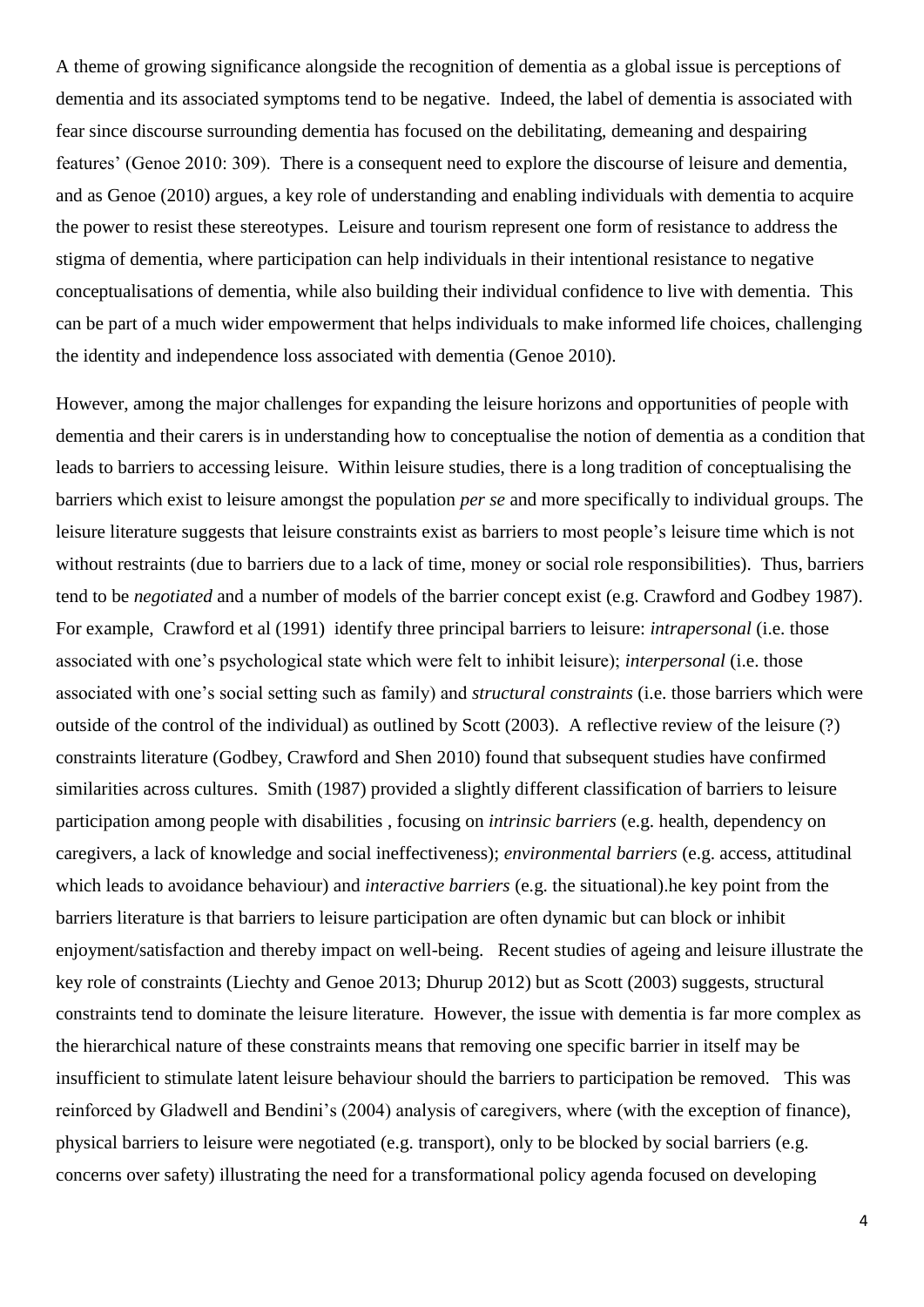dementia friendly communities (DFCs) where leisure opportunities are enhanced and social exclusion that affects households affected by dementia is reduced.

# Dementia, leisure and policy drivers: Developing DFCs

In the UK, discourse around DFCs stems from the ideology currently being articulated by the UK Prime Ministerial Group on dementia (Department of Health 2012) to help 'people live well with dementia' (Alzheimers Society 2013a) (Figure 2). Such measures are critical given the cost of dementia to the UK economy estimated to be £23 billion each year, largely due to the need to provide support and services (Luengo-Fernandez et al 2010). Therefore, there are clear economic and quality of life imperatives to reduce the cost of support services where more innovative solutions to assist in improving the well-being of those affected by dementia without major social costs to the state and third sector bodies. Leisure as a concept offers one direction for researchers and policy-makers to focus on social inclusion for those living with dementia by rethinking the negative connotations of time-space compression by pursuing more active and out of home solutions to social care and well-being. This may also have community benefits as the success of the dementia (memory) café concept, originating in the Netherlands in 1997, (Morrisey 2006). The idea offers those affected with the condition or their family members an opportunity to reduce their feelings of loneliness and isolation (Alzheimer Society 2013b) among many other benefits (see Figure 3), where a simple leisure innovation can enhance the well-being and leisure lives of those with dementia. Creating DFCs includes developing an environment where people can access local services such as shops and banks as well as local facilities such as parks, transport and libraries, which if extended to other leisure settings such as tourism could enhance the lives of those with dementia. In the case of tourism, rethinking the way those affected by dementia access destination infrastructure (e.g. transport, accommodation, attractions as well as the infrastructure they use in the leisure time in the resort) is required. The transformational agenda here is to initially address the barriers those affected by dementia face, which inhibits them from participating. As Innes (2009) argues, the parallels can be understood if dementia is viewed as a social disability requiring an interventionist approach predicated on the widening access agenda inherent in a social inclusion philosophy. The aim here is to achieve a strategic shift from those affected by dementia from a marginalised and stigmatised position to one where they are part of mainstream society and able to enjoy leisure lifestyles that are not affected by negative perceptions and stigma that characterise experience of dementia from initial diagnosis through to their experience of accessing support and services. As the Prime Minister Dementia Challenge (Department of Health 2012) illustrates, a social inclusion approach is crucial so that significant sections of society are not isolated and unable to participate freely because of the negative stigmatising consequences impacting on experiences of living dementia. However prior to outlining our research design, it is appropriate to examine why Dorset was chosen as our fieldwork location.

## **Dorset as a study location for dementia**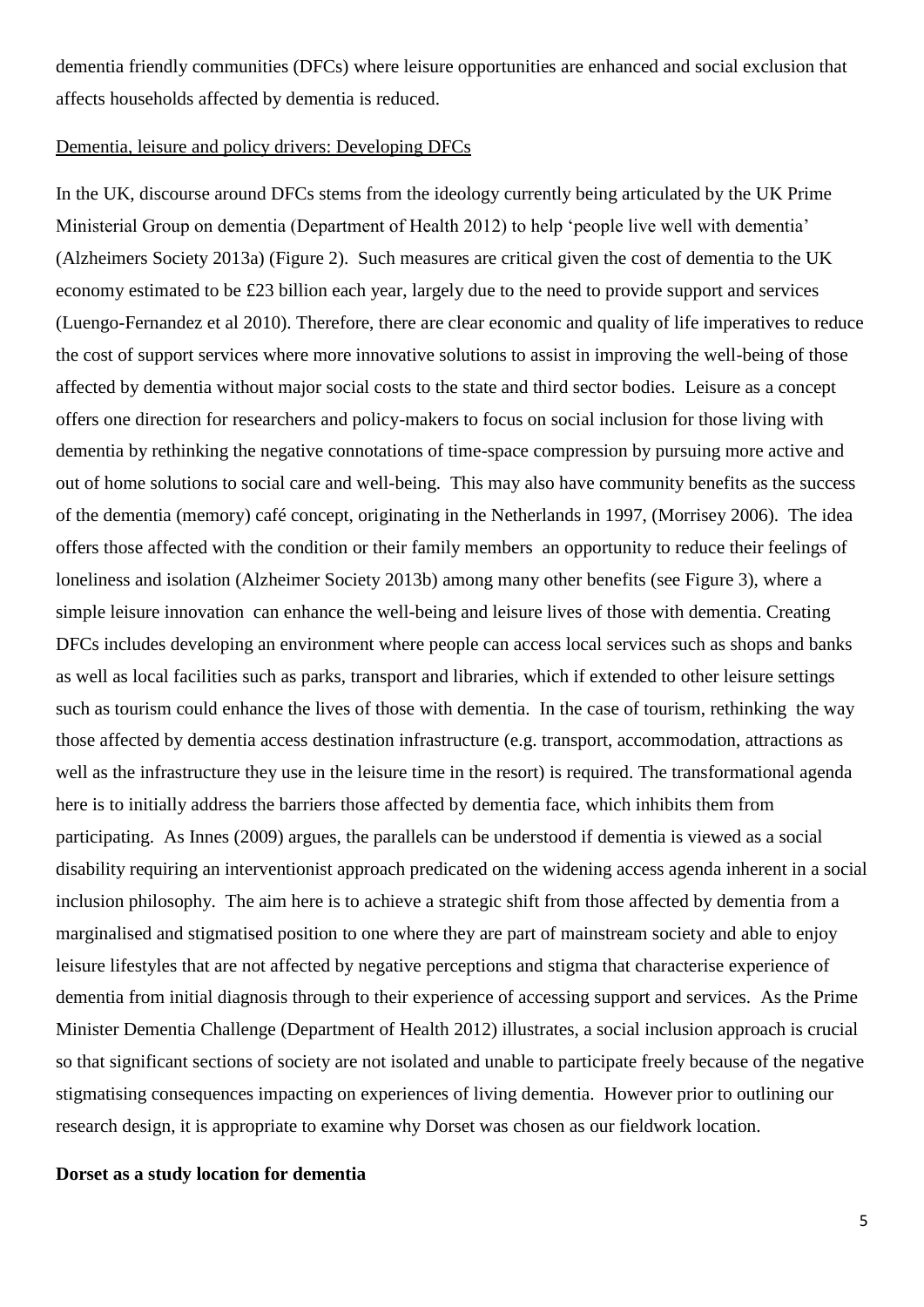Dorset has many unique features from a demographic and gerontological perspective since it has an above average concentration of people aged over 65 years of age (23% compared to the 16.8% English average). With the probability of the onset of dementia increasing among the over 65 age group, the spatial distribution of cases has implications for dementia care and support services. From a geographical perspective the clustering of the ageing population in retirement areas in the UK, particularly in or near to coastal areas is a long-established concept within the geography of ageing (Law and Warnes 1976) with the antecedent impact on local areas in terms of the implications for service provision and delivery. As the 2012 Registrar General's mid-year population estimates show, the population aged over 65 years of age is 17.9% for England and Wales; 20.3% for South West England and 26.3% for the Dorset County Council area making it an important region for the analysis of gerontological issues. Spatial variations in the geographical clustering of the ageing population are reflected at a local level within Dorset with concentrations in key coastal areas (e.g. Christchurch with 30.6%, the highest proportion of over people aged 65 or over in the UK. The region comprises a coastal conurbation running from Christchurch in the east to Poole in the west (with Bournemouth as its central point) juxtaposed with rural West Dorset's small towns and villages and additional coastal areas running from Poole to Lyme Regis in the west. There have been comparatively few studies of dementia within this retirement region despite the ageing population. This makes the region an important natural 'research laboratory' for ageing since Dorset County Council (2010) illustrated the scale of the impending dementia problem for the region. In 2010, around 7,700 people were estimated to have dementia. By 2025, this was expected to rise to almost 12,000 people that would place considerable stress and strain on existing services. Therefore against this background, it is clear that a study focused on the diverse ageing populations with the region would be an important starting point to understand the dementia-leisure domain

# **Research design**

As this was an exploratory study, we decided to ground the study in primary data utilising a focus group technique with an interpretivist focus where the meaning, understanding and explanation of the dementialeisure nexus could be better understood. This reflects our commitment to critical gerontology and our concern to hear the views and experiences of those affected by dementia, those with the diagnosis and their family members. This method of analysis was deemed more suitable than a static quantitative analysis that would have presupposed and prescribed the scope and extent of the research problem through a series of measurement instruments/questions. The use of a qualitative method was designed to capture the diversity of experiences and different voices associated with the research question in an informal and unstructured manner. Focus groups were the selected method as they are known to be effective fora for discussion on specific topics and create a good environment for sharing views and opinions (Bryman 2008). Focus groups are a well-established research method for involving people with dementia and their carers (Bamford and Bruce, 2001; National Audit Office, 2007, Innes et al 2011, McCabe and Innes 2013). To participate in the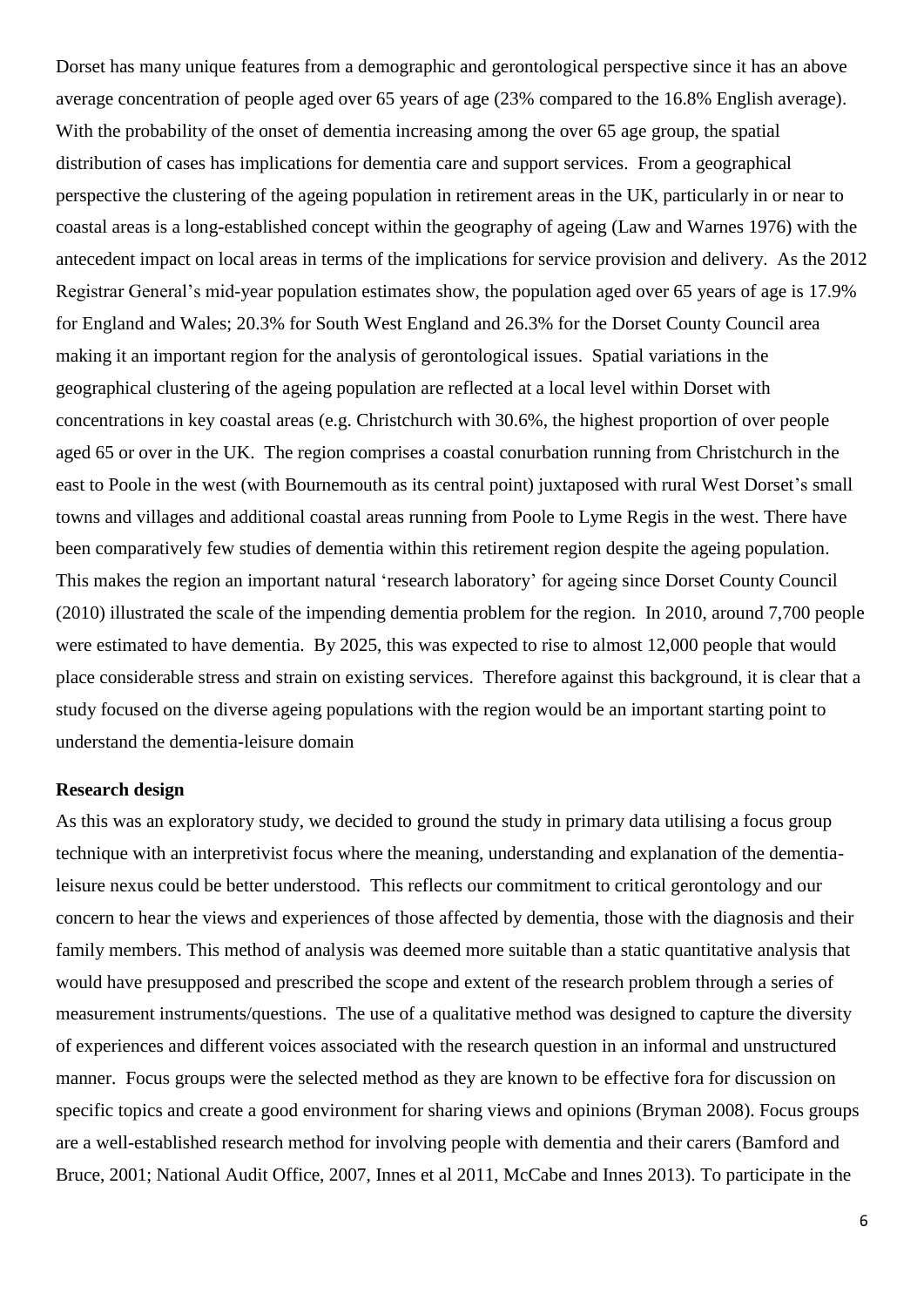focus groups persons with dementia had to be able to communicate verbally and give their consent to participate. The focus groups facilitated by two researchers, one to note take and moderate, and one to facilitate the discussion. Forty-eight people attended the five focus groups conducted over between April and September 2012. This included 16 people with dementia, 19 carers and 13 older people (without dementia) as shown in Table 1. Included in the older people (without dementia) category were people who displayed classic symptoms of memory loss and were suspected of having dementia by our local gatekeepers but who had not yet been formally diagnosed with dementia. The recruitment for the focus groups was conducted through local voluntary sector gatekeepers (Age UK and Alzheimer's Society). Going through local gatekeepers enabled participants to self-select who had capacity to consent to their participation. Five Age UK day centres were contacted; four agreed to assist in the recruitment of participants and confirmed that the day centres could be used to carry out the focus groups. A fifth Age UK venue could not be found therefore the fifth focus group took place with a group attending an Alzheimer's Society run memory café within the region. All focus groups were audio-taped and transcribed in line with an ethnographic transcription method (i.e. process which preserves just the words spoken rather than focusing on the intonation and language). The focus groups lasted between 50 minutes to one hour in duration, were audiorecorded and fully transcribed. The project received ethical approval from the authors' University Ethics Committee. The conversations in the focus groups tended to be dominated by carers with people with dementia agreeing in body language (ie nods of the head) or with short comments such as 'yes' or 'no'. And therefore the quotes that follow reflect the more vocal participation of carers however we have selected quotes that exemplify points that were agreed with by people with dementia. In our discussion below FG stands for Focus Group followed by the particular focus group number, with PWD being used to highlight when the quote is from a person with dementia, and C used to highlight when the quote is from a carer again with a number to identify which participant (carer or person with dementia) whose words are being used.

Information sheets were given to potential focus group participants prior to the research taking place. Consent forms, completed by all participants' confirmed their participation was voluntary, that the participant could leave at any time and that all data collected would be kept confidential and de-identified where necessary. Consent processes advocated by Dewing (2007) were followed, such as ongoing consent and being aware of verbal and non-verbal signs of when a person may no longer be comfortable and willing to continue to participate. Following ethics approval, information sheets were sent to the Age UK and Alzheimer's Society venues for dissemination before the focus groups took place to attract potential participants.

A Dorset wide geographic spread was sought for the focus groups, given the known distribution of Memory Cafes in the region which attracted attendance from both urban and rural areas. As a result, a balance of areas conveniently located to the Bournemouth-Poole conurbation and the rural West Dorset region were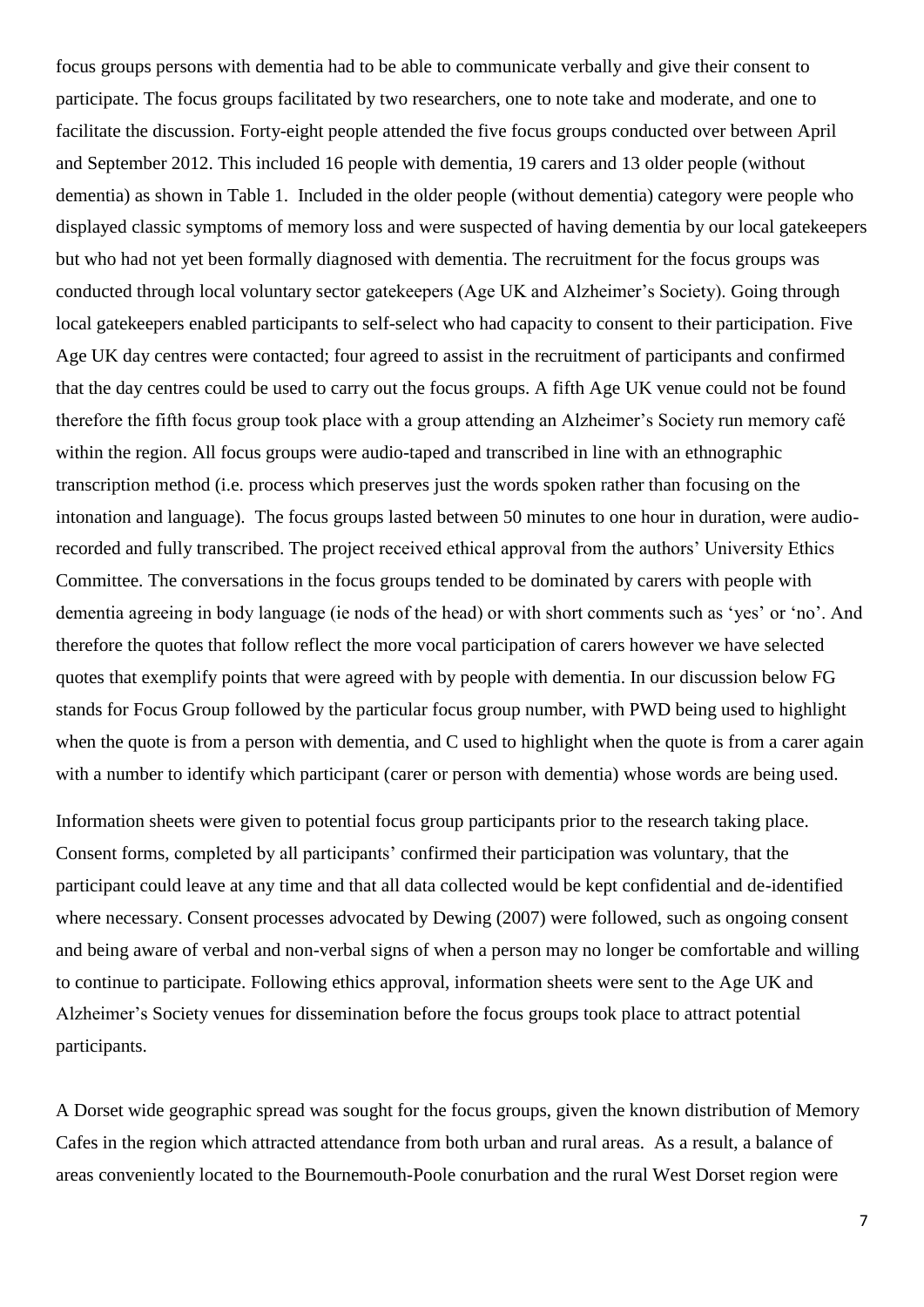selected. The rationale behind location selection was to provide a wider insight into the accessibility and or barriers faced by people with dementia when accessing tourism and leisure from across the region. The locations provide a representative catchment for the diversity of environments in Dorset (coastal towns, market towns and rural areas served by the market towns) to capture a wide range of experiences, views and opinions.

A thematic analysis was undertaken to provide in-depth detail on the views of people with dementia and their carers' (Bryman 2008, Tang et al 2007). Themes were developed both before analysis, based on the project aims, and during analysis to pick up new and emerging themes within the data where the data was examined for recurrent themes aligned to issues highlighted in the literature review around the barriers to leisure participation. This approach to qualitative analysis meant that a series of codes were developed and applied across all of the transcripts based on a coding scheme was generated by one member of the research team, each code was checked by a second research team member enabling codes to be verified or developed following discussion. Nvivo9 was used for data management purposes.

## *Table 1 here*

### **Analysis of the focus groups**

The analysis of the focus groups sought to consider the dementia-leisure nexus and experiences of respondents in relation to wider themes within the ageing literature, with the barriers to leisure participation used as the conceptual framework as a basis to derive and understand the key themes in the study (Figure 4) where the following themes emerged. *Figure 4 here*

#### *Accessibility*

Accessibility was a recurrent theme across the focus groups and has parallels with the large literature that has developed around disability and leisure. Recent studies of ageing and transport (Zeitler and Buys 2014) highlight the dependence upon the car and transition needed towards more age-friendly environments. Siren and Haustein (2013) also point to the growing demands for community transport in rural areas to better meet the needs of those no longer able to drive, a major contemporary policy issue. It is therefore not surprising to find these themes occurring across the focus in the sub-themes.

# *Accessibility of transport*

Mobility is fundamental for leisure to occur out of the home, to connect the demand (the participants) with the supply or resource-base (i.e. an attraction or venue) including motorised and non-motorised modes of transport. For those dependent upon the availability of public transport one participant living in a small coastal town commented that;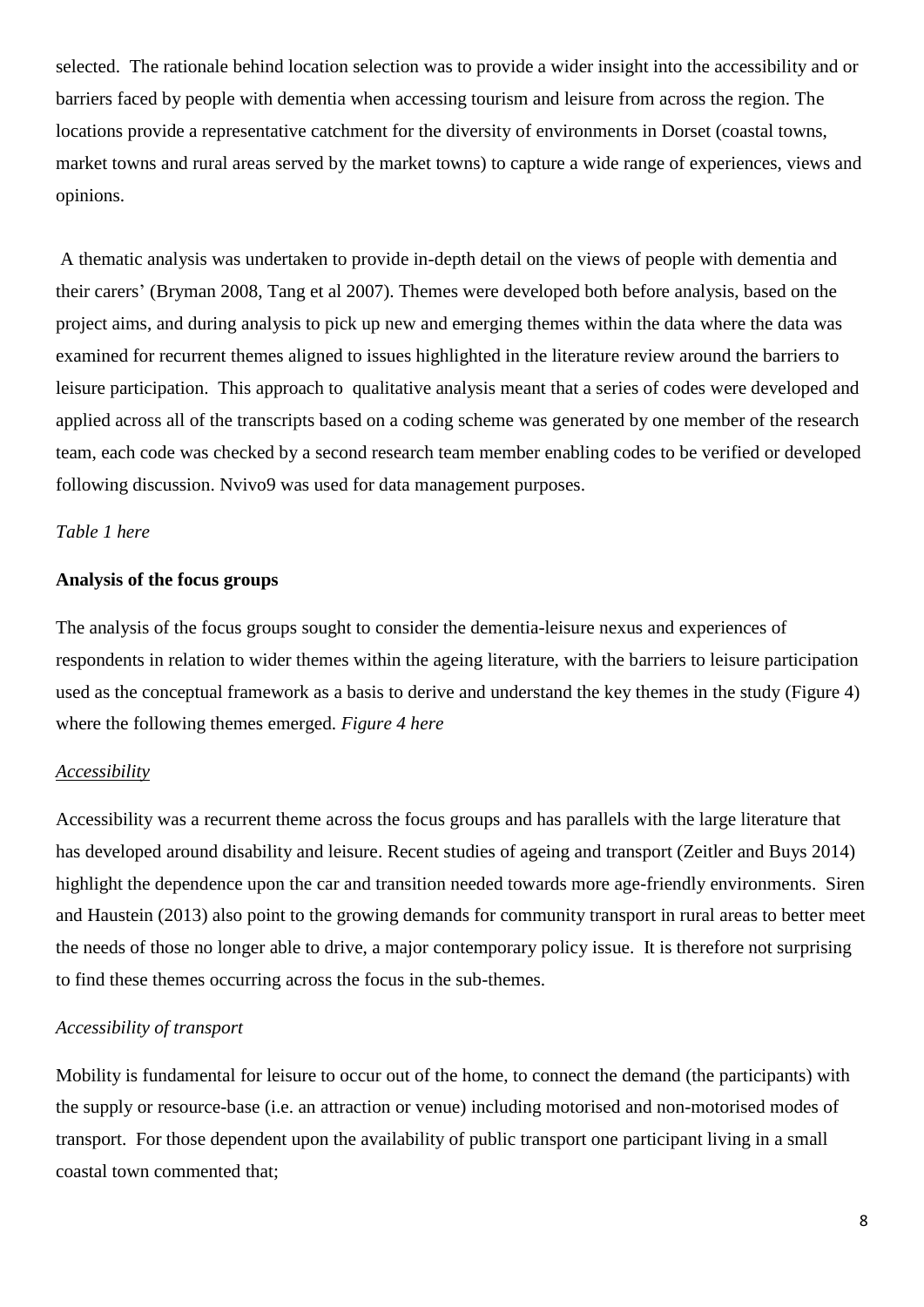*"We find it very difficult because we don't have a car, and transport is a real problem. I mean we like to go to Poole but can't get there on public transport. So a lot of tourist places are closed to us really".* FG1C(4)

The reason that some people no longer had access to a car was because the person with dementia was no longer able to drive illustrating the challenge of alternative modes of transport to replace the car as:

> *"He drove all the time and even now, he's had to give up the car keys. And I don't drive I haven't driven for years, so I wouldn't drive myself at my age now".* FG1C(1)

Yet in many areas of rural Dorset where bus services are seasonal (i.e. summer only) this restricted the places that people could visit out of season;

> *"They're going to start the Durlston bus again this weekend, I think. Now that's very useful. It's two an hour and it stops at the pier. Well, (name) loves the pier, but we haven't been able to do it because it's a long way from our house".* FG1C(4)

A particular concern for some of the carers who participated in the focus groups was the length and duration of bus journeys (travel time) and the travel experience. For example,

> *"The problem with Swanage is it's always a long journey…..you get on the bus and you're a minimum an hour to get to Bournemouth or Poole".* FG1C(2)

This impacts upon the ability of the person they were caring for to cope with longer journeys:

*" I don't think I' want to risk it actually because there are too many, you know if the bus didn't turn up, if it's late, if anything happened, there are just too many probables that…. If you have a person who would get anxious would be just too much to handle, I think"*.FG5C(28)

Yet where bus services were accessed, the provision of the freedom bus pass to the over 60s was a *"life saver"* FG4C(23)

Focus group participants experienced multiple difficulties at large rail interchanges (e.g. the short time in changing to connecting trains, navigation and physical access to other platforms combined with the support their partner with dementia needed):

> *"I think British Rail could be more helpful…They don't take into consideration that you've got five minutes to get from that train to that train. You might have a flight of stairs, you might have (name of person with dementia), two suitcases.* FG1C(4)

which were compounded if the respondents had mobility problems and needed assistance:

*"If you have a mobility problem, which I have and (name of person with dementia) … with steps. I mean steps are a no go. And for example I wanted to go back to (name of county) and go on the train. You have to change at Birmingham, Birmingham is a nightmare. It's an enormous station steps everywhere and you say, 'Can I have station assistance, if it's available?' What do you do? There is eight minutes between changing form one platform to the next. If you go to London… You haven't got time unless you're really fit… and you cannot guarantee that someone is going to appear with two wheelchairs because neither of us can do it. And this is someone who is articulate".* FG4C(21)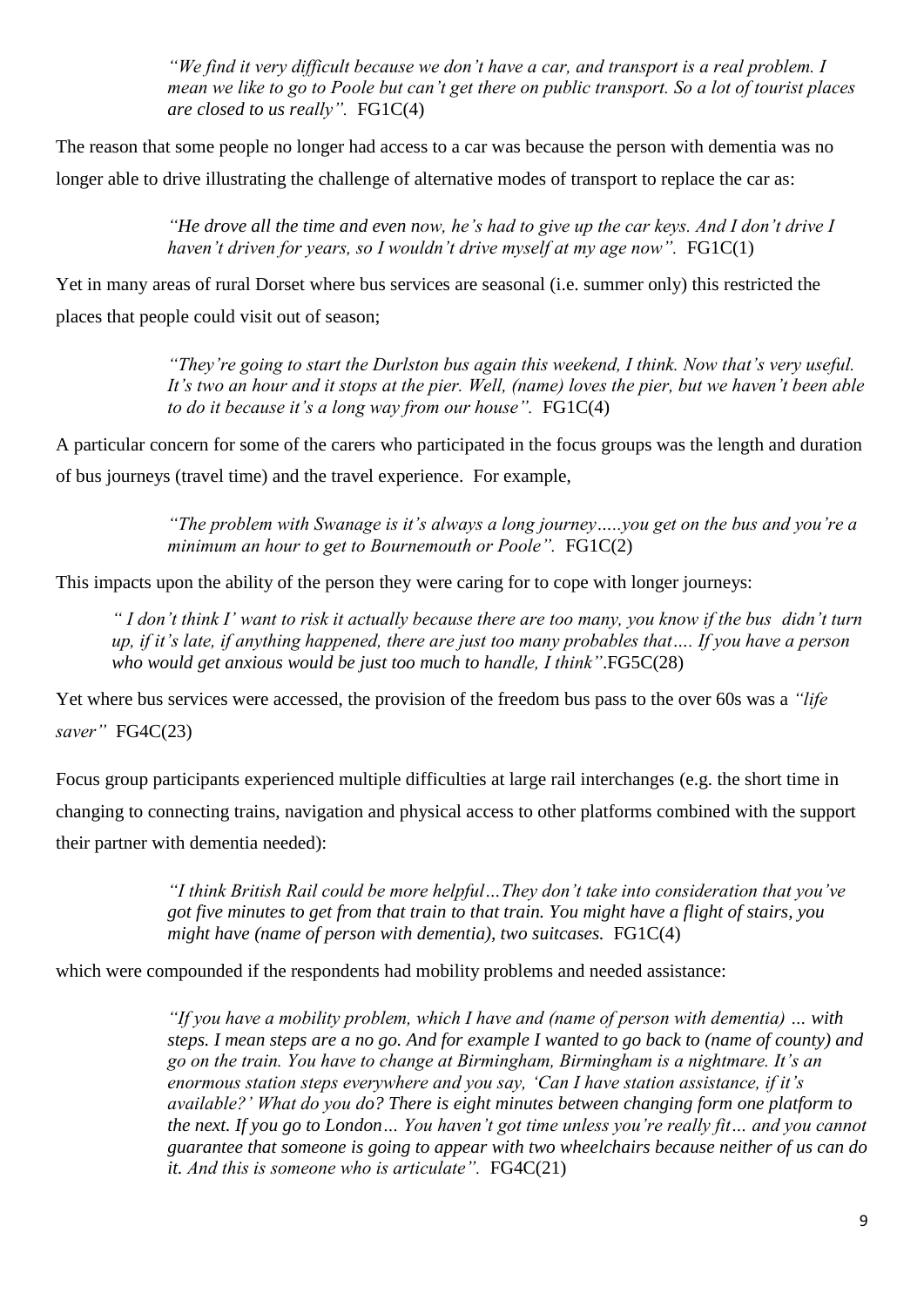In an attempt to overcome the problems with changing trains one person had used the internet to identify alternative routes where changes would be easier:

# *"I look online and see where the train's going and where it stops. And at Wolverhampton ….. you just wait on the same platform which is lovely".*  $FG1C(4)$

What the transport theme illustrates is the hierarchical nature of the barriers that interconnect (transport + social and support + navigation + time pressure barriers) making the entire travel experience problematic. Smith (1987) argued that such barriers induced avoidance behaviour which was apparent in some of our participants' accounts. Gladwell and Bendini (2004) argued that three changes occurred to households where hierarchical constraints developed to constrain daily leisure in terms of: the pattern and type of leisure activity; a growth in social obstacles and presence of physical obstacles. These issues were also compounded by the issue of toilet provision which added to the hierarchical nature of leisure barriers.

# *Accessibility of Toilets*

Public toilet provision has become a national issue of concern in the UK, despite its absence from substantive debate in the academic literature on leisure as central to the visit experience, the ability to urinate with dignity was important to our participants. The House of Commons (2008) report illustrated the scale of decline in public toilet provision in the UK: 5410 in 2000 and 4423 in 2009, a 16% drop. This has combined with public sector cuts to public toilet provision, a potential misuse of the Disability Discrimination Act as an excuse to close many public toilets despite the vital role these facilities play in everyday leisure and business life. The House of Commons (2008: 3) illustrates the effect of these changes on the aged causing 'the isolation of vulnerable groups unable to go out without the assurance of access to public toilets' which compounds access issues for groups such as those with dementia and their carers. Not surprisingly, this issue was mentioned by participants in all focus groups. The concerns related to confusing signage, the need for 'unisex toilets', the location of public toilets and toilets on trains. In the Dorset region (including Bournemouth, Poole and Christchurch) a total of 67publicly maintained toilets exist with a further 10 non-Council run premises to cater for a resident and large leisure/tourism population.

At three of the focus groups participants identified problems with distinguishing the gender of public toilets where pictorial signage was used instead of the more traditional wording of 'ladies and gents':

*"One thing in general I'm worried about going to places we don't know is the toilet system. Sometimes it's just a little man and woman, and there's not a … you know, like a stick man and woman, and there's not a lot of differentiation, you know…"* FG1C(2)

*"Is that a skirt or is that trousers? I'm not sure! (Laugh). But it could be ladies inside couldn't it"?* FG4C(22)

*"It's very variable I mean I find … that the signs they use, you've got to really, sort of, study to see*  which the men is and which is the women".  $FG5C(25)$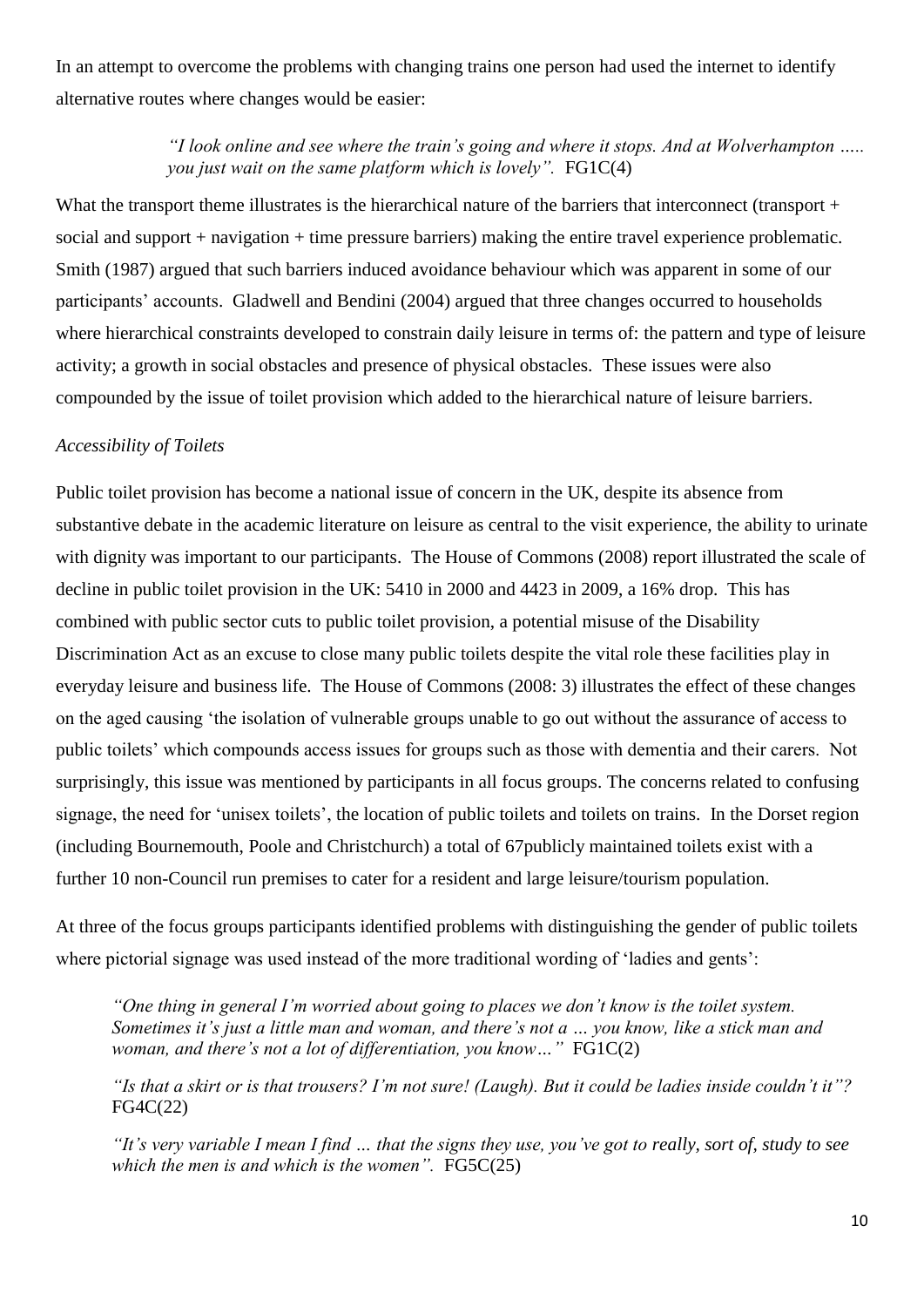In fact, carers at two of the focus groups identified a need for toilets that both the carer and person with dementia could use together:

*"You'd think that they could have a sort of one disabled unisex, where you can both go in, you see. A bit like the mother and baby rooms …"* FG1C(5)

This need arises from the problems that carers face when their partner or the person they are caring for with dementia needs to use the toilet as illustrated by the comments below:

*"We went down to the Victoria Coach Station. (Name of person with dementia) wanted the loo. You can imagine the chaos. I had to collar someone to take (name of person with dementia) you see. And then the lady came out and she said, (Name of person with dementia) still in there (laugh). I had to collar another lady; I said 'can you make sure (Name of person with dementia) alright in there. You see it's always quite difficult with the loos".* FG1C(5)

One carer also found it difficult when she needed to use the toilet because she was fearful that she would 'lose' her husband due to 'wandering' whilst she was using the toilet:

*… if I want to go and I leave him outside, he's gone. The toilet again, it always seems to be the toilet isn't it. And a toilet big enough for two people to go in, otherwise you go in, you've lost him and …*  FG3C(19)

However carers at two focus groups identified that the possession of a RADAR key, which gives access to all designated disabled toilets in the UK, might overcome this problem but some carers were unsure as to where they could obtain a RADAR key and one carer, who was in possession of a key noted that:

*"… it don't always work those RADAR keys. Ours doesn't work in Cornwall…. they are supposed to be (universal) but you'll find, you know that sometimes they don't unlock"* FG3C(19)

Finding the location of public toilets due to inadequate signage in towns in Dorset was illustrated by many of the respondents despite the availability in Poole of a map of the 37 sites. This highlights the underlying problems for leisure and tourist use of sites, where good quality signage is vital beyond the conventional finger points (signs). The anxiety this causes carers and the person with dementia illustrates the urgency of needing to visit the toilet:

*"…and of course, you know, when she's got to go, she's got to go, so you don't hang around for a half hour or more, you know"* FG1C(2)

"*More of nightmare when dad has a moment that he needs to get to the loo quickly we've got to find it. And where that is wherever it is."* FG3C(18)

Clearly improved access to RADAR keys may help along with initiatives such as the Australian government's campaign in 2001 by highlighting the location of its 13,000 public toilets. A pilot project in the UK, www.greatbritishpublictoiletsmap.rca.ac.uk is one scheme designed to improve access, although its roll out beyond London is required to help find the nearest public toilet. In Wales, an initiative to fund businesses with £500 a year to make their toilets available to the public was taken up by 217 businesses to help address the poor provision.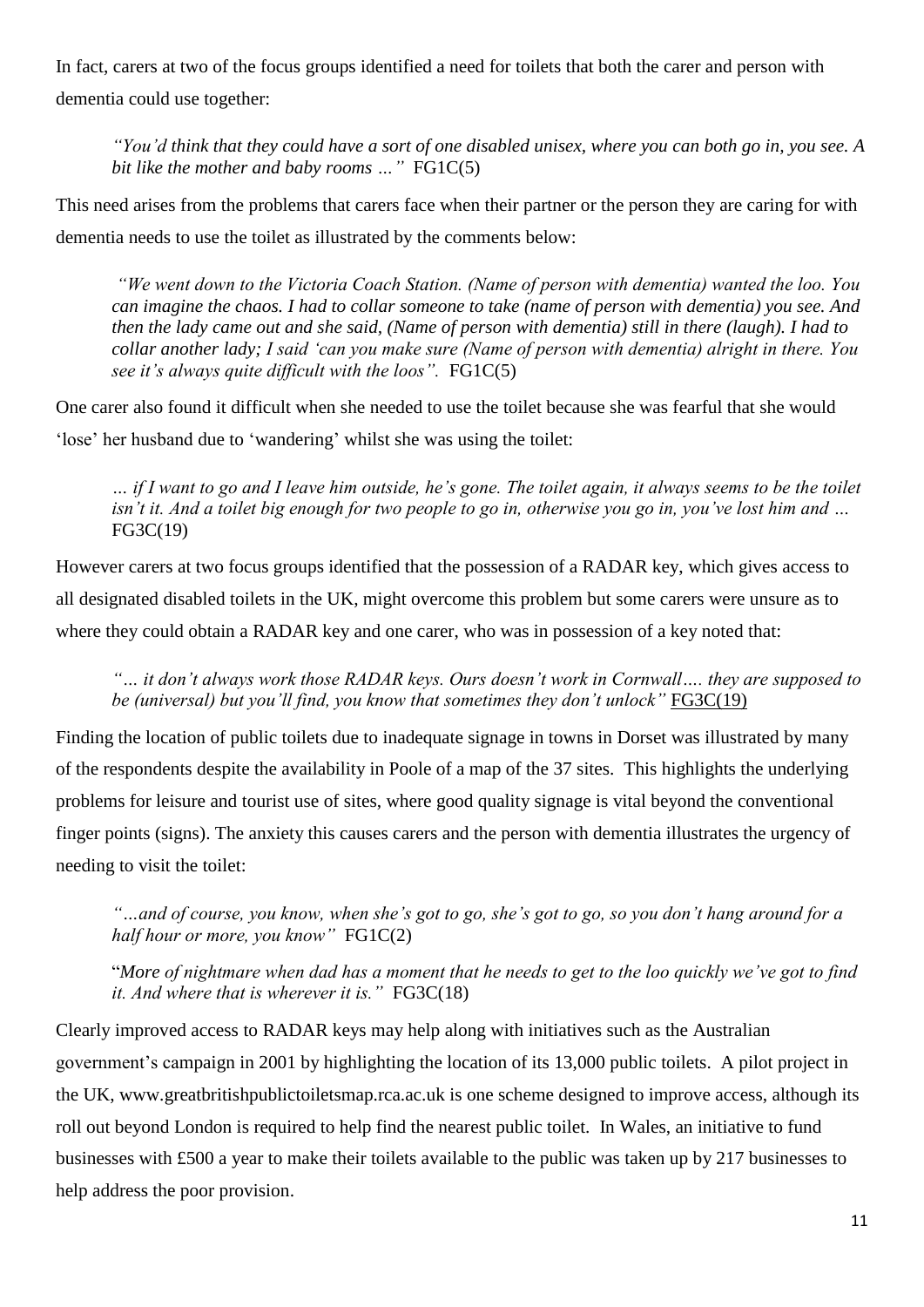# *Accessibility of Venues*

Participants at three focus groups highlighted the problems they faced accessing visitor attractions, holidays and holiday accommodation because their partners had physical disabilities in addition to dementia, in particular inaccessibility to a venue if in a wheelchair:

*"I'm governed by pushing a wheelchair, so Lulworth [castle and sea cove] and places like that are completely out, because there's no way you can go down things like that,…..but he would like to go to places that he remembers from a child".* FG3C(13)

*"We went on coach holidays and every year we went to Scotland looking at places. We loved that. We've been all over the place on a coach but with a wheelchair you can't get on".* FG3C(13)

There was also some concern about what wheelchair accessible meant in practice for the visitor businesses:

*"I know we're not talking about physically disabled but the tourist industry have got two different ideas about what is wheelchair friendly, what is wheelchair dependent friendly and that kind of thing because they'll say something is wheelchair friendly if you've only got to go up three steps. …I've had to ask them for a mirror because the basin's, the basin's here, the mirror's up on the wall here, he's sitting, the back of the wheelchair's in the bedroom, I can't get him onto the toilet. There's a sink like this under the shower, a shower tray that no way can I get him over that, and yet they're saying oh yeah, yeah we're fine for somebody who's wheelchair dependent".* FG3C (16)

*"…we've found that a disabled toilet, you know…you find you can't get a wheelchair and a carer and a person (in) and move".* FG3C(14)

Illustrating how problematic specific barriers are in making a visit dementia-friendly.

# *Fear of getting lost*

One of the principal issues carers raised was the fear of losing the person with dementia which meant that some family members no longer took the person with dementia on holiday:

*"But it wasn't a holiday for me because I kept having to make sure that he wasn't annoying anybody else, for a start, and not wandering off".* FG1C(4)

In some instances the fear of losing their partner had become a reality:

*"Not for a couple of years now. It got to the stage where, in fact he would wander out at night. We usually went self-catering….And I woke up one night and he'd gone. We were in Tenerife in an apartment…I daren't go out and look for him because if he did come back you know, I wasn't there. So I called security and they found him two floors down and brought him back".* FG1C(1)

Carers also reported instances of times when the person with dementia had become lost in towns and busy shopping areas:

*"I lost him in Southampton, you know the big shopping centre…I had all the security out. And they got him on security cameras and it showed how quickly he went. I was with a friend because it was the only way I could cope with it. And we just turned and looked at some clothes and he... apparently followed somebody else that looked a bit like us, straight out the door and down the stairs and he'd gone and left the building. It took them about four hours to find him"*. FG1C(1)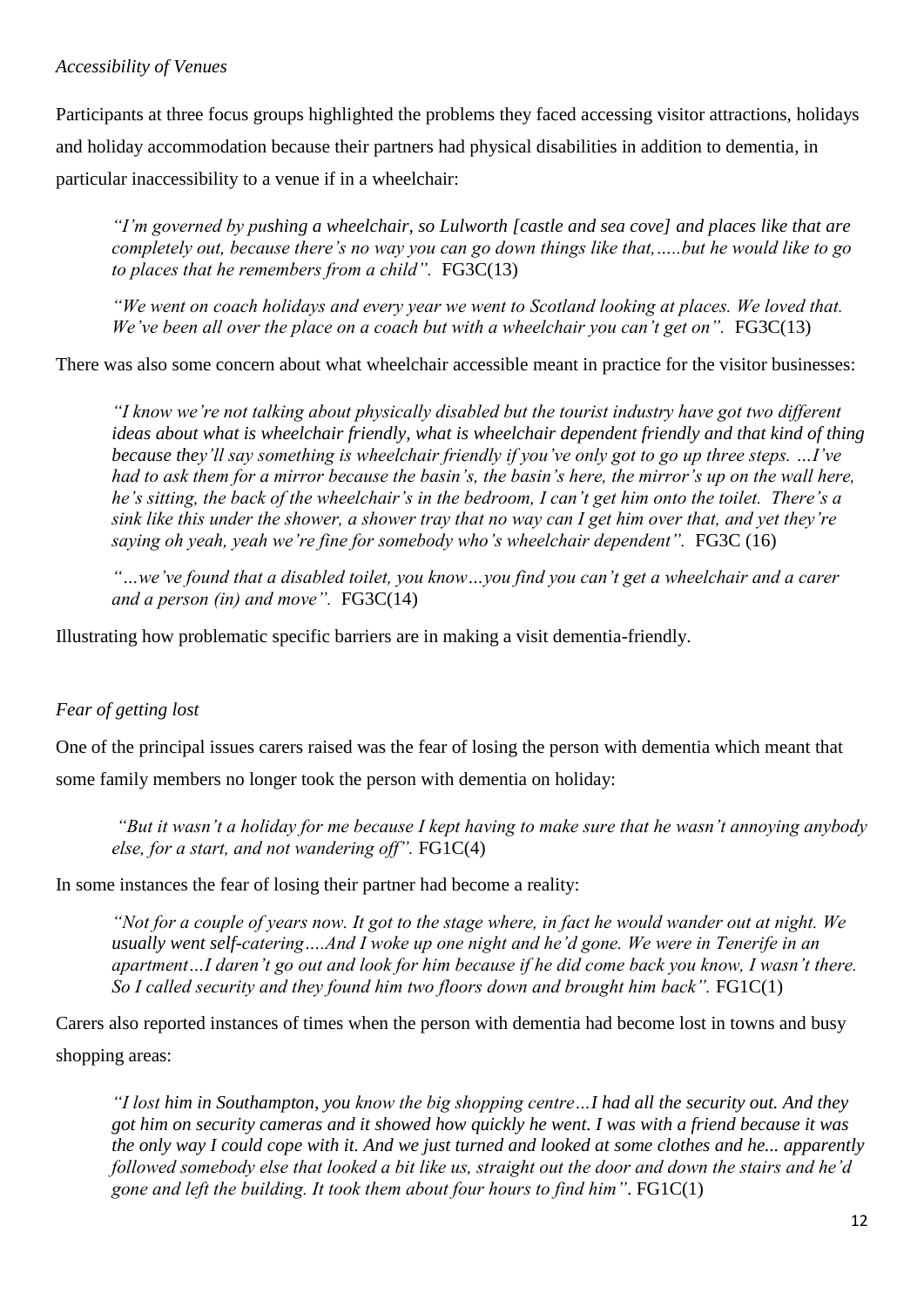However examples were given where the people with dementia were able to return home by themselves, either using public transport or by taking a taxi:

*"I think well the only problem we did once in Poole ... walked off somewhere and we'd sat him down 'cos he can't walk so far and he'd got up and gone... he ended up getting home on the bus….we had everybody out looking for him… friends and everything and he just turned up".*  (FG1C)1

In some instances some of the fears that carers have in relation to the person with dementias safety when they are lost have been unfounded when they have either been found or have returned home safely by themselves. However the fear of what might happen is for carer's dominant enough to adopt avoidance behaviour as *"I think that's everybody's worst nightmare……. That just creates so much panic".* FG3C(12)

# *Carer's perception of the ability of the person with dementia to engage with activities*

Carers sometimes limited their engagement with leisure activities, believing that the person with dementia would not enjoy the activity or would become bored...

*"So it's too much of a chore really to go to local centres now. We did in the early stages but it's got to the stage now where we just don't tackle it, because he doesn't particularly appreciate it, he's happier wandering around the garden. He doesn't really appreciate it when he gets there and he will probably drop asleep in the car most of the way. And there doesn't really seem a lot of point".*  (SR)

A point emphasised by several respondents. Participants also cited the cost of travel insurance and the ability to be able to obtain insurance cover as a barrier to tourist trips at two of the focus groups. However it was unclear whether the increase in cost or the failure to obtain insurance cover is directly related to dementia or connected to age and other health conditions.

# **Leisure experiences and dementia**

Despite the reporting of barriers, a number of respondents reported a number of sites where the visitor experience was dementia-friendly and they therefore chose to visit as the sites were local, familiar to them, and unlikely to be crowded at off-peak times. As one carer explained:

*"If it is very busy, anywhere where there's a sort of strange place that he doesn't know his way around, there are a lot of people so, to be honest, we try to avoid touristy places in season and go a bit, you know, off season, which off course you can do if you live in Dorset, it's a bit more difficult if you're visiting, but I think, that' the main thought, he doesn't like a new place with lots and lots of bustle and noise and distraction"* FG5C(28)

Attractions that provided amenities such as cafés, toilets and parking were popular with both carers and people with dementia:

*"We love museums and we like National Trust properties. To have an interesting place to visit that you feel is a normal day out and where they have a decent café that you can sit and have a rest… and*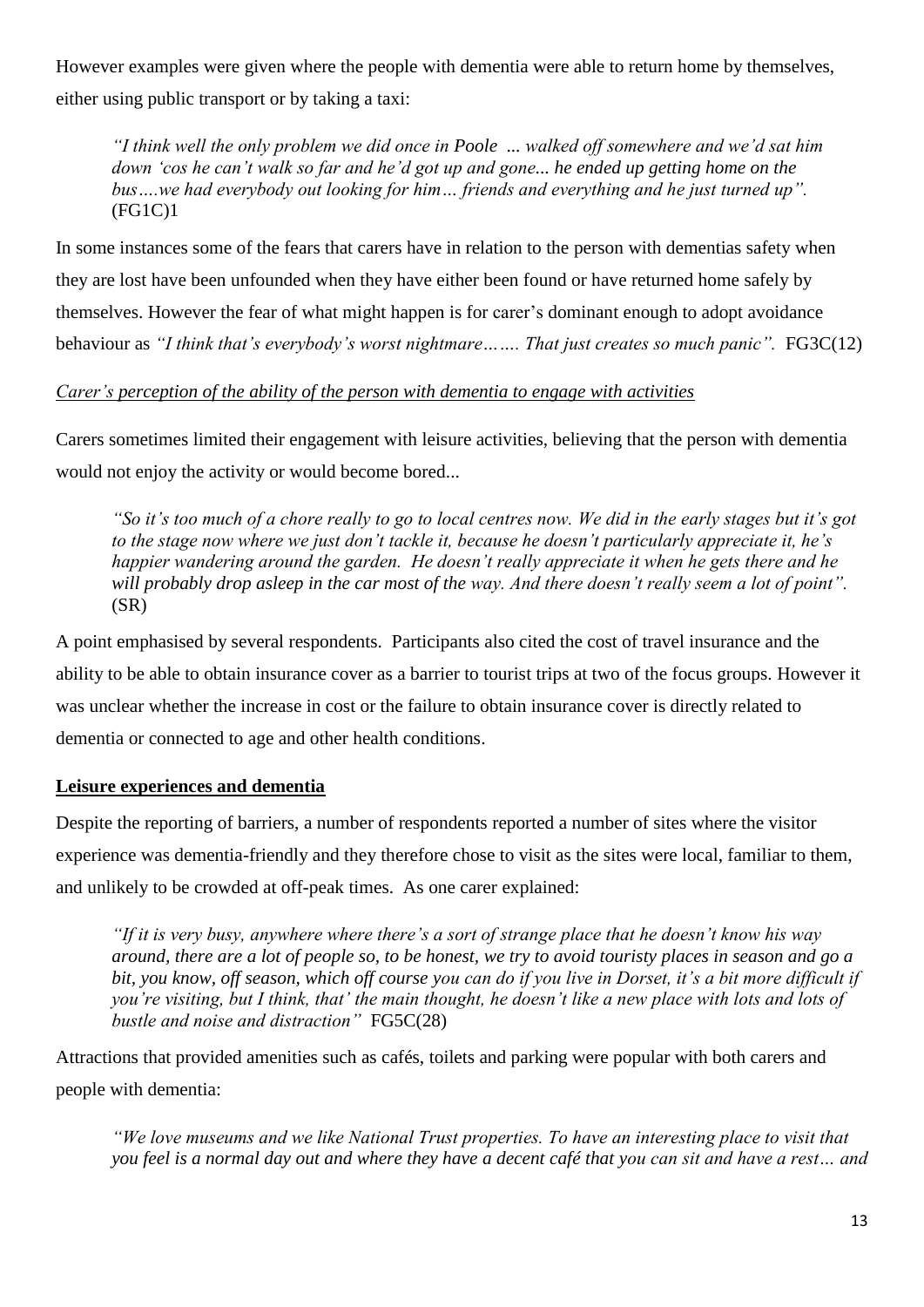*with disabled friendly toilets. And if you can get a light lunch that isn't going to cost you the earth, that's even better".* FG4C(21)

*"I think his main criteria now; (referring to relative with dementia) is it very far? Will there be a loo and can I have a cup of tea. Which is fairly basic, but those are the things that concern him".*  FG5C(28)

*"…we belong to the National Trust, we go to Kingston Lacey [National Trust property] and that's nice because you can, there's walks round there and you can get a meal or a coffee or whatever you want but, you know, it's the sort of thing that (name of person with dementia) likes to do".* FG3C(16)

"*It's my favourite place (in reference to Lulworth Cove). So many places you can go while you are down there. You can park the caer, and we take the dog with us and walk left or right".*  FG3PWD(10)

Therefore, the critical success factors for visitor attractions to attract people with dementia and their family members were that they needed to combine a meal with an activity so a 'day out' comprised a social activity and opportunity to rest:

*"…there's a lovely restaurant when you go in there, that is really convenient to most people. You've not got much walking to do if you want to just go there and go in for a coffee and a wee snack or what have you. If you feel like it you can walk so far".* FG2PWD(8)

*"We went shopping yesterday and we had two lots of coffee and we had lunch and we didn't go out until ten fifteen and we were home at four o'clock. So you can see how much time was spent on the social part of eating and drinking".* FG4C(21)

Attractions that were in the open air either in the countryside or by the coast that were also popular Dorset day trip destinations were National Trust properties, garden centres, the coastline, and small market or coastal towns. People chose these attractions for the scenery, and the fact that they were located in open spaces that gave people the freedom to walk around:

*"Oh we just go out and have a good look at the scenery, see what scenery we're seeing, rivers, things like that".* FG5PWD(10)

*"Oh it's beautiful. You walk along the prom, it's lovely you know. It's a good long walk along the front. It's beautiful, it is, I'm not kidding".* FG3C(12)

*"I prefer the fresh air"* FG5PWD(20)

Places that evoked past memories and connected people with their pasts such as museums were also highlighted as useful attractions to visit as:

"*…things that spark off any interest and things that he can remember from earlier years he likes, you know, looking at museums and things, oh I remember using one of those, you know, is that really old enough to be in a museum? That sort of thing he likes, because he can make some sort of connection".* FG5C(28)

Similarly attractions associated with animals provide a visual stimulus and connection with animals: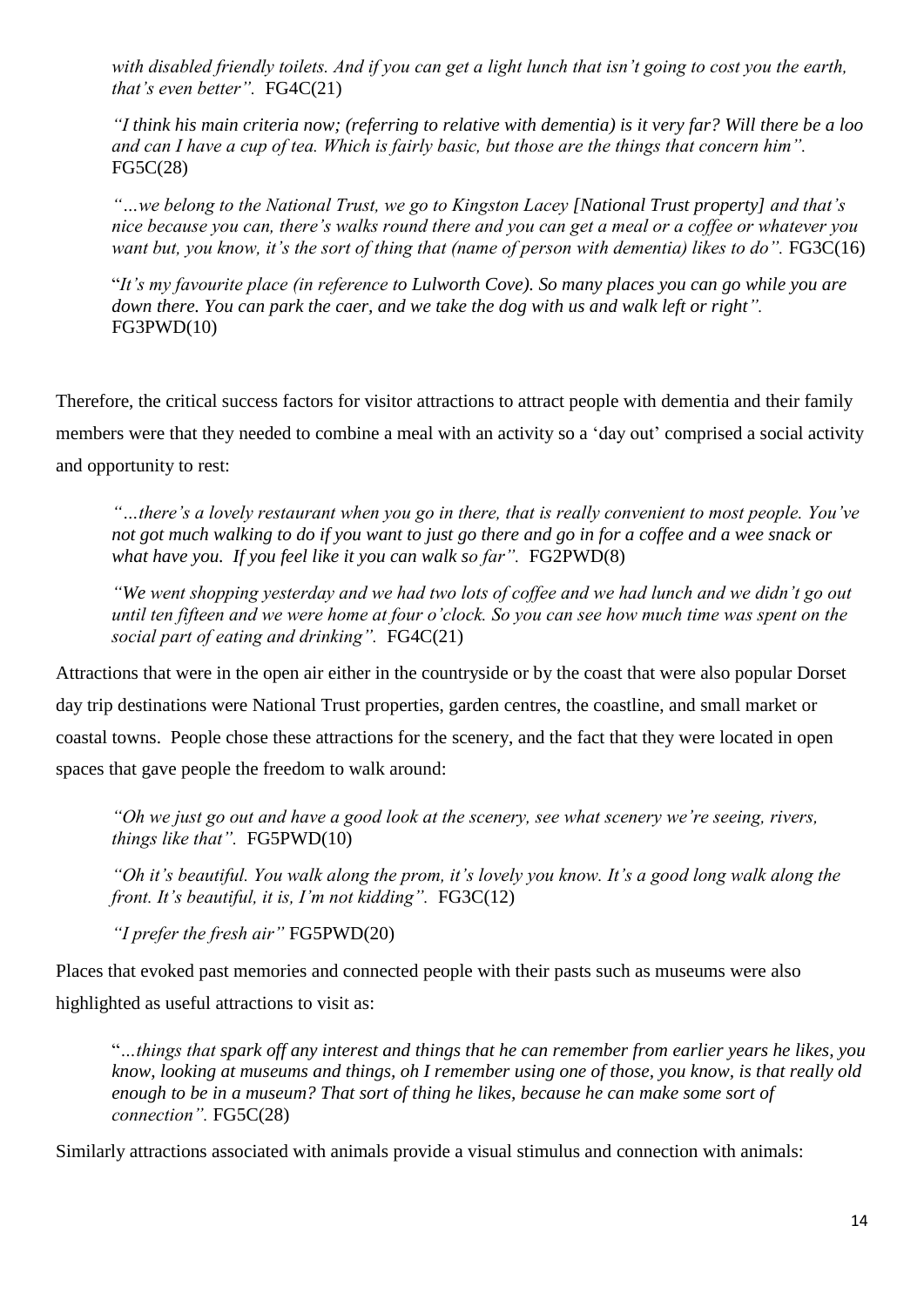*"Well he does like Monkey World [local attraction], things are closing down, (for him) you know, so they tend to ... yes he likes anything living, I think he gets a response, so animals, birds* " FG5C(28)

*"I love swans and cygnets and you can't beat it. You can't it's gorgeous. It really is…… I mean the swans just sit down right in front of you and the nests they're right at the side…..It's absolutely fantastic. It's a sight worth seeing".* FG2C(6)

*"I enjoyed going to the Abbotsbury Swannery and Abbotsbury Gardens"* FG2PWD(8)

Despite the barriers which exist when visiting tourist attractions (i.e. due to physical disabilities and the use of wheelchairs) participants frequently chose to visit locations that were outdoors and that involved walking. It is clear that certain attractions have key ingredients that service the needs of the dementia market where their leisure needs are met. These environments were less problematic as they did not require a need for disclosing the condition or draw attention to themselves in a confined area.

Carers felt that they sometimes needed to make people aware that the person they were caring for had dementia as a coping strategy to avoid embarrassment or misunderstanding in public situations. In particular, if they felt that the person was saying or doing something that they perceived would breach conventional behaviour:

*"It's some of the remarks that my husband passes about people, you know, and you just think… (whispers), you know they just ignore it then… You know, I'm waiting for someone to turn round".*  FG3C(19)

When giving explanations to others, family members sometimes waited until their relative was out of earshot and used the term Alzheimer's or the phrase 'memory problems' rather than the word 'dementia'.

*"I usually say something, you know, if he's gone to the toilet or something, I'll say well, he's got a bit of trouble with his memory and that. And people are usually quite good but it depends. If he sees people walking along the street and he'll say oh you look nice and things like that, you see".*  $FG1C(1)$ 

Some carers indicated that they thought that people needed to be more tolerant with people and to take things at a slower pace:

*"Dad's slow, you know physically and you know, there's this, sort of, can't get by and I'm trying to leave room……and there is that impatience yes".* FG5C(28)

Respondents suggested that intolerance could stem from lack of awareness:

*"I mean, it's … sometimes, the concept of people with memory problems is quite difficult to grasp. To ever conceive that you might not remember your own name is very difficult….they need to understand and be more empathetic".* FG5C(21)

And suggested that tourism organisations, could improve things for people with dementia; through an *"a little bit more in staff training", FG5C(21)to increase their knowledge of dementia to support them to be* more understanding. In fact several carers also pointed to innovative ways businesses in the visitor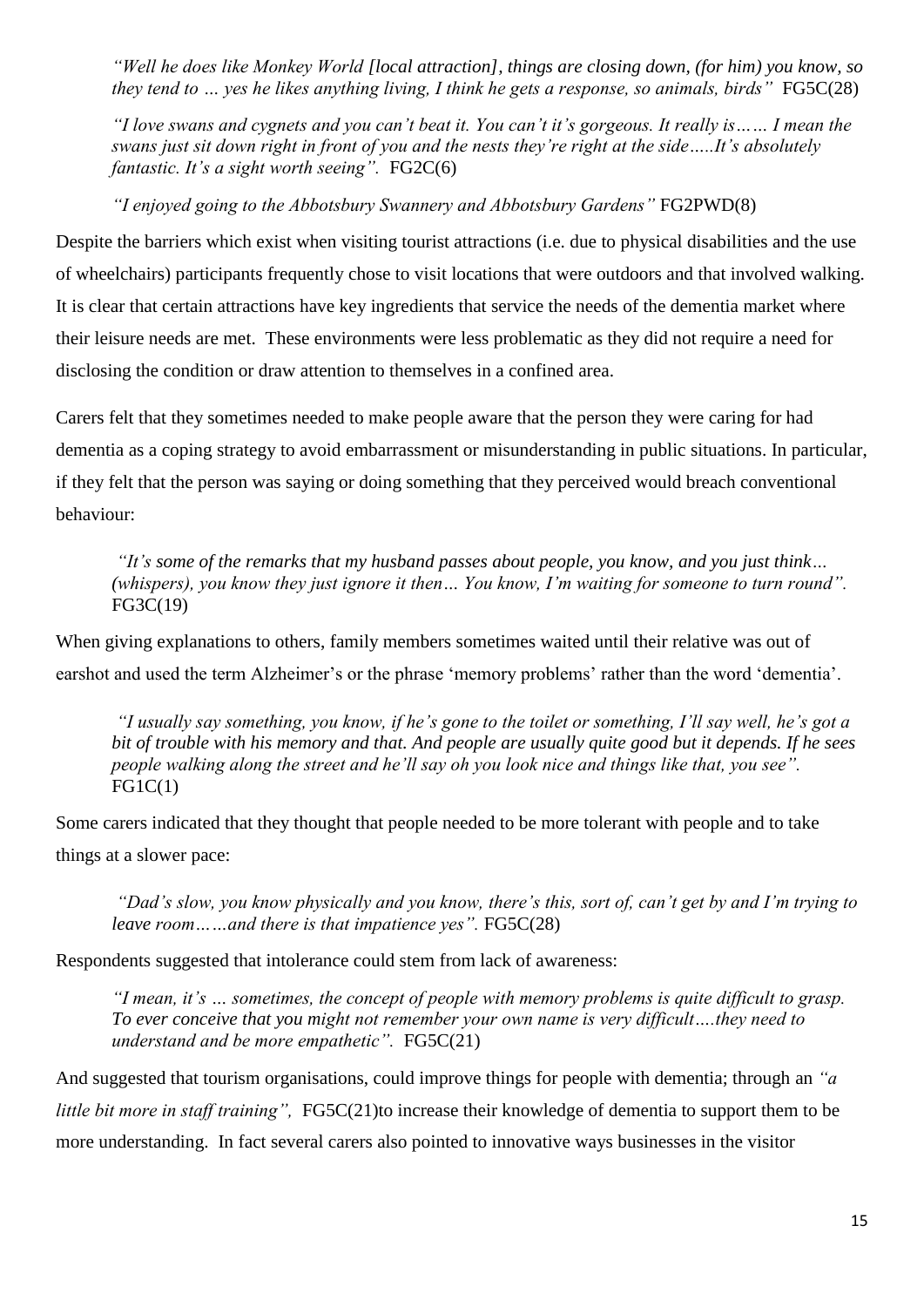economy could improve provision (Table 2) by identifying current gaps in the provision of leisure opportunities for households affected by dementia.

## **Conclusion**

This exploratory study has shown that in parallel with research on leisure and participation, there are multiple problems in the way dementia compounds the access to, engagement in and enjoyment derived from leisure activities spanning across the leisure spectrum from the day trip through to the conventional holiday. There is a distinct set of barriers that may operate dialectically or hierarchically to detract from the pursuit of leisure that is anything more than spatially confined to the immediate locale of the respondents home region (i.e. West Dorset). Spatially, this can be depicted as a compression of their leisure behaviour to create very defined and regular patterns of activity dependent upon the right facilities to accommodate the intrapersonal needs (i.e. the psychological state of the carer and person with dementia) to reduce the stress associated with social and physical obstacles. The consequence is *leisure by default*, where avoidance behaviour, that is taking steps to avoid a situation perceived as potentially challenging, and where opportunity is constrained by the multiple barriers that make any leisure activity extremely challenging in an inter-dependency relationship. The changes to the carer and person with dementia's leisure lives can be profound and constraining, where holidays and activities many take for granted are no longer feasible due to the availability of opportunities, appropriate accommodation and support services. The conditions required for enjoyment and satisfaction to occur within these leisure lives are particularly challenging, with a very defined set of environmental, interactive and intrinsic factors (as described by Smith (1987)). To offer a setting conducive to dementia-friendly leisure capable of yielding positive personal benefits (i.e. happiness, satisfaction, personal fulfilment and a contribution to well-being) further research needs to be developed that is firmly embedded in social inclusion literature. The findings presented in this paper highlight that further study is required of how the positive benefits of leisure affect well-being in situ during periods of active out of home leisure and through reflection how these might be brought back to the home. This is vital if we are to fully appreciate the benefits of creating enhancing leisure environments where hierarchical barriers are removed for those affected by dementia both in their communities and in their own homes. Whilst it is not realistic to expect all visitor attractions or destinations to adopt a dementia friendly status, it is clearly a market opportunity for certain well established attraction brands such as the National Trust that have by their demographic appeal, made significant progress in creating such settings. The current policy focus on dementia as a national and international area for action to address the social exclusion many with dementia face. This illustrates that addressing structural problems associated with tourism and leisure provision more generically is needed (i.e. improving basic facilities like toilets) and that a fundamental step change is needed in public and private sector thinking and planning. The way we plan and develop dementia friendly status or dementia accessibility in our communities needs to recognise that concerted action on some areas will also have a major boost to visitor satisfaction and yield economic benefits in a growing consumer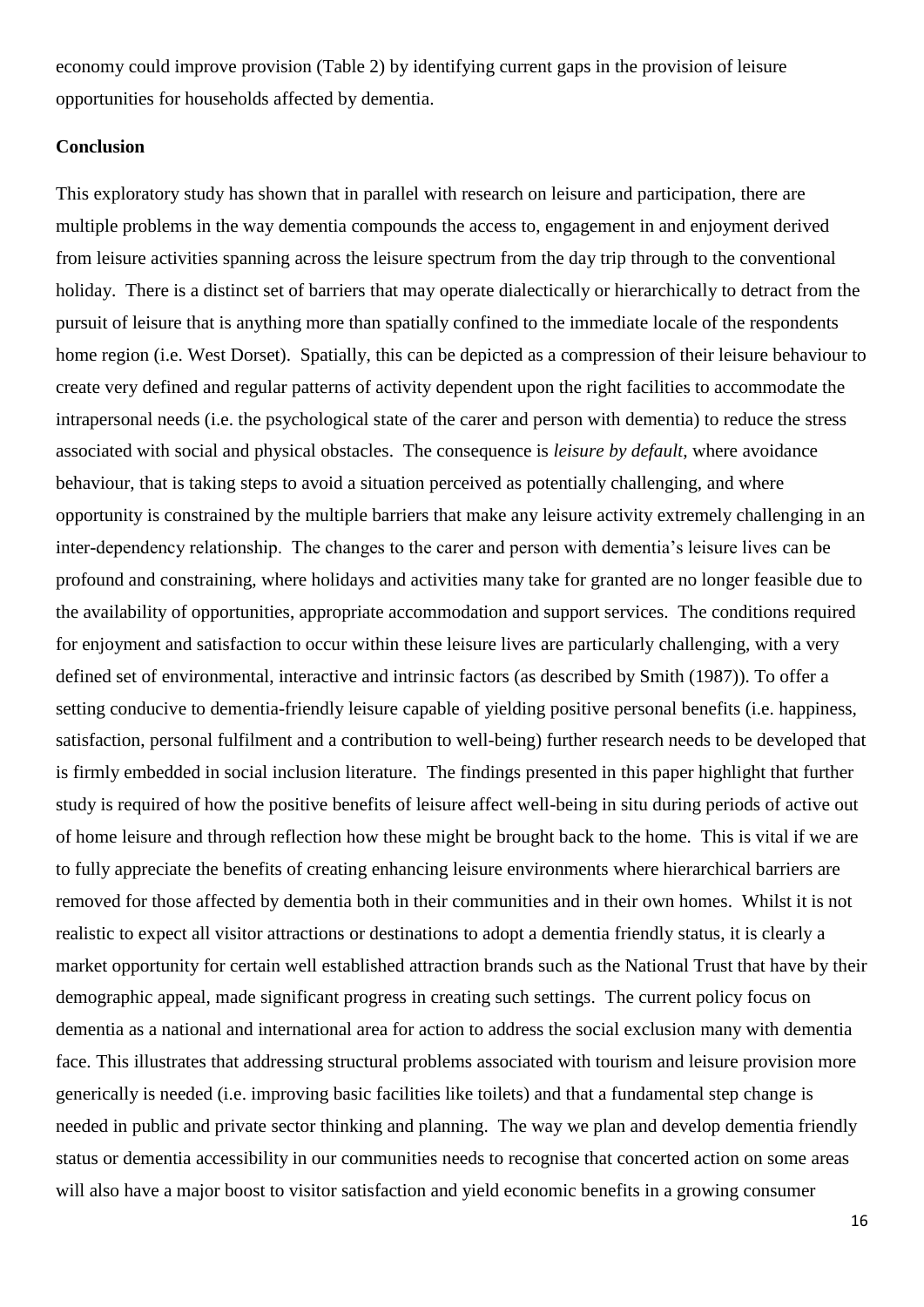group. We need to understand the challenges arising from dementia for those living with the condition so as to empower families (including the person diagnosed) to live and enjoy greater independence from formal services in the management of their condition so that obstacles are easily negotiated or removed. If, as we would expect, the findings in this region are typical of the situation in other areas of the UK and overseas, then beginning to understand the spatial and temporal constraints imposed by a lack of suitable transport and suitable venues to visit on days trips is a key challenge for the public, private and third sector to work in partnership to address. The basis of dementia friendly attractions highlights that exemplars of best practice exist where leisure time can be enjoyed. The difficulty is that these appear to be limited in scale and scope, so a far more selective process of participation is conditioned meaning that many forms of leisure are weather dependent and only accessed through car travel and often selected based on prior positive or negative experiences of visiting a location/attraction. Social and spatial isolation is not a situation any household affected by dementia needs imposed upon them. Whilst many households take daily and special leisure times (e.g. days out and holidays) as a time for relaxation, unwinding and social bonding, it is evident from the voices of our participants' that managing leisure behaviour can be the complete antithesis of this. These experiences are far more prevalent than one would expect in a society that has now accepted the need for interventions and action to address the mobility and leisure needs of the less able bodied (Freeman and Selmi 2010). Yet in the case of dementia it remains a hidden and unseen problem. Dementia as a condition is more than a decade behind the positive anti-discriminatory legislation and action taken for the disabled to address barriers to leisure. However, as a condition that is going to grow in scale and significance, making fundamental changes to the way leisure and tourism provision is accessed a major challenge that will require a better understanding of not only the barriers but the real value-adding individual experiences receive where dementia enhancing environments are developed and work to improve or maintain well-being.

## **REFERENCES**

Alzheimer Disease International. (2009). *World Alzheimer Report*. http://www.alz.co.uk/research/worldreport.

Alzheimer's Society. (2013a). *Dementia Friendly Societies*, London: The Alzheimer's Society. www.alzheimers.org.uk (accessed September 27, 2013).

Alzheimer's Society. (2013b). *Dementia 2013: The Hidden Voice of Loneliness*. London: Alzheimer's Society.

Bamford, C., Bruce, E., (2001). Successes and challenges in using focus groups with older people with dementia. In: Wilkinson, H., editor. *The Perspective of People with Dementia: Research Methods and Motivations*. London: Jessica Kingsley Publications.

Buettner, L., Fitzsimmons, S., and Serdar, A., (2006). Predicting outcomes of therapeutic recreation interventions for older adults with dementia and behavioral symptoms *Therapeutic Recreation Journal*, 40 (1), 33-47.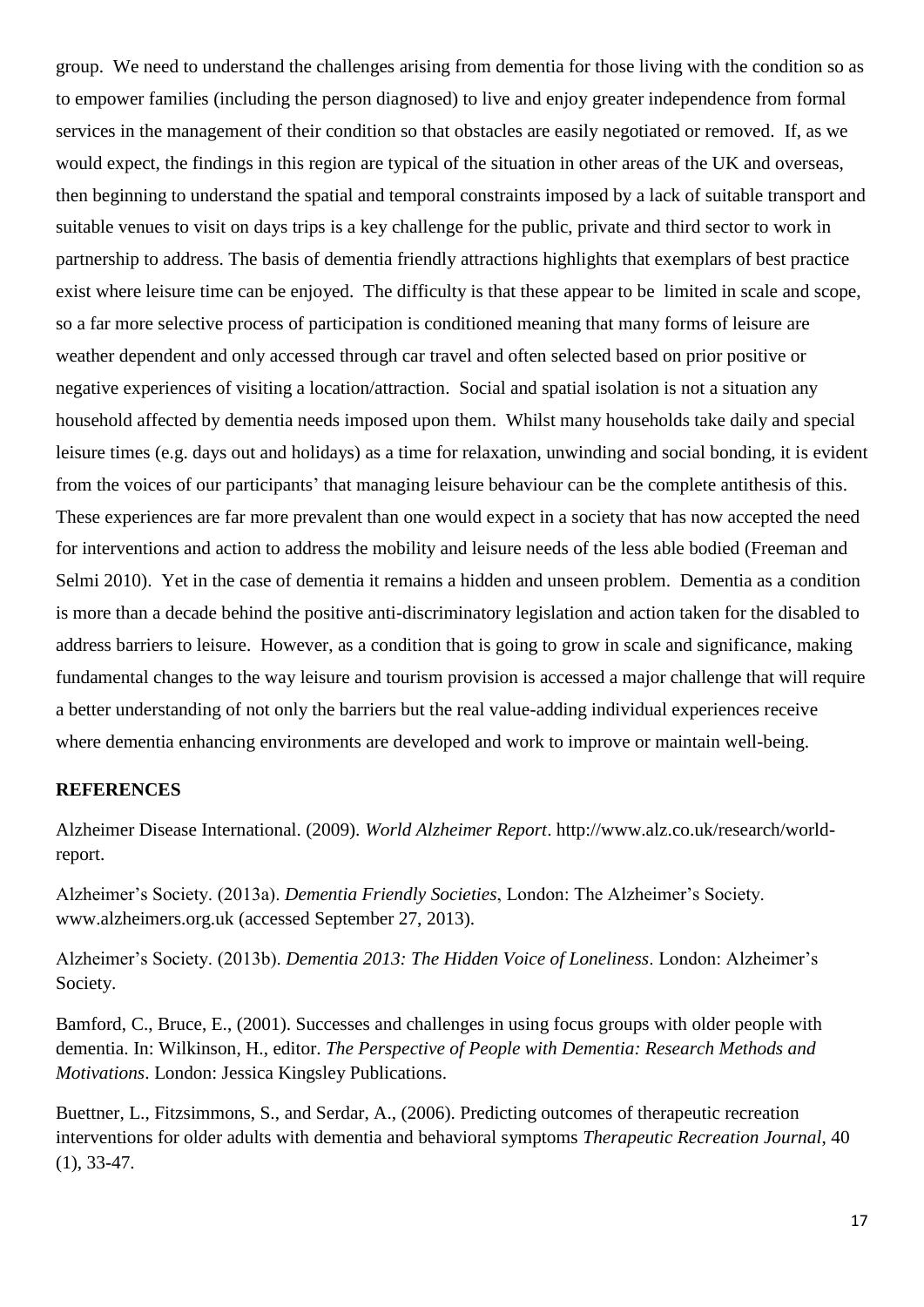Bherer, L., Erickson, K., Liu-Ambrose, T. (2013). 'A review of the effects of physical activity and exercise on cognitive and brain functions in older adults', *Journal of Aging Research,* Article ID 657508, 8 pageshttp://dx.doi.org/10.1155/2013/657508.

Blasko, I. , Jungwirth, S. , Kemmler, G., Weissgram, S. , Tragl, K., Fischer, P. (2013). Leisure time activities and cognitive functioning in middle European population-based study, *European Geriatric Medicine*, (10.1016/j.eurger.2013.09.003).

Bournemouth Borough Council (2012). Bournemouth Statistics. [http://www.bournemouth.gov.uk/PeopleLiving/BournemouthStatistics/Bournemouth-JSNA/Reports/Adult-](http://www.bournemouth.gov.uk/PeopleLiving/BournemouthStatistics/Bournemouth-JSNA/Reports/Adult-Social-Care/Vulnerable-Adults-Profile-April-2012---Elderly-section.pdf)[Social-Care/Vulnerable-Adults-Profile-April-2012---Elderly-section.pdf](http://www.bournemouth.gov.uk/PeopleLiving/BournemouthStatistics/Bournemouth-JSNA/Reports/Adult-Social-Care/Vulnerable-Adults-Profile-April-2012---Elderly-section.pdf)

Bowes, A., Dawson, A., Jepson, R., and McCabe, L. (2013). Physical activity for people with dementia: a scoping study, *BMC Geriatrics*, 13:129 doi:10.1186/1471-2318-13-129

Bryman, A. (2008) *Social Research Methods*, 3rd edition. Oxford: Oxford University Press.

Carbonneau, H., Caron, C., and Desrosiers, J. (2011). Effects of an Adapted Leisure Education Program as a Means of Support for Caregivers of People with Dementia.,*Archives of Gerontology & Geriatrics*, 53 (1): 31-39.

Cassolato, C. Keller, H., . Dupuis, S., Edward, M.H., and Genoe. M. (2010). Meaning and Experience of 'Eating Out' for Families Living with Dementia,.*Journal of the Canadian Association for Leisure Studies*, 34(2): 107.

Chattillion, E., Mausbach, B., Roepke, S.,. Von Känel, R., Dimsdale, J., Ziegler, A., Patterson, M., and Thomas, L. (2012). Leisure Activities, Caregiving Demands and Catecholamine Levels in Dementia Caregiver,.*Psychology & Health*, 27 (10): 1134.

Cheng, S.-T., Chow, P. , Song, Y.-Q. , Yu, E. , Chan, A. , Lee, T. , Lam, J. (2013). Mental and Physical Activities Delay Cognitive Decline in Older Persons With Dementia, *American Journal of Geriatric, Psychiatry,* 20(10), 904-908.

Crawford, D., and G. Godbey. (1987). Reconceptualising Barriers to Family Leisure, *Leisure Sciences*, 9:119-27.

Crawford, D., E. Jackson, and G. Godbey. (1991). A Hierarchical Model of Leisure Constraints. *Leisure Sciences*, 13:309-20.

Godbey, G., Crawford, D., and Shen, X. (2010). "Assessing hierarchical leisure constraints theory after two decades", *Journal of Leisure Research,* 42 (1): 111-134.

Department of Health. (2012). *Dementia Friendly Communities*. http://dementiachallenge.dh.gov.uk/category/areas-for-action/ communities/ (accessed December 19, 2012).

Department of Health (2012) *Prime Minister's challenge on dementia.* Retrieved from https://www.gov.uk/government/uploads/system/uploads/attachment\_data/file/215101/dh\_133176.pdf.

Dewing J. (2007). Participatory research: A method for process consent with persons who have dementia, *Dementia,* 6(1): 11-25.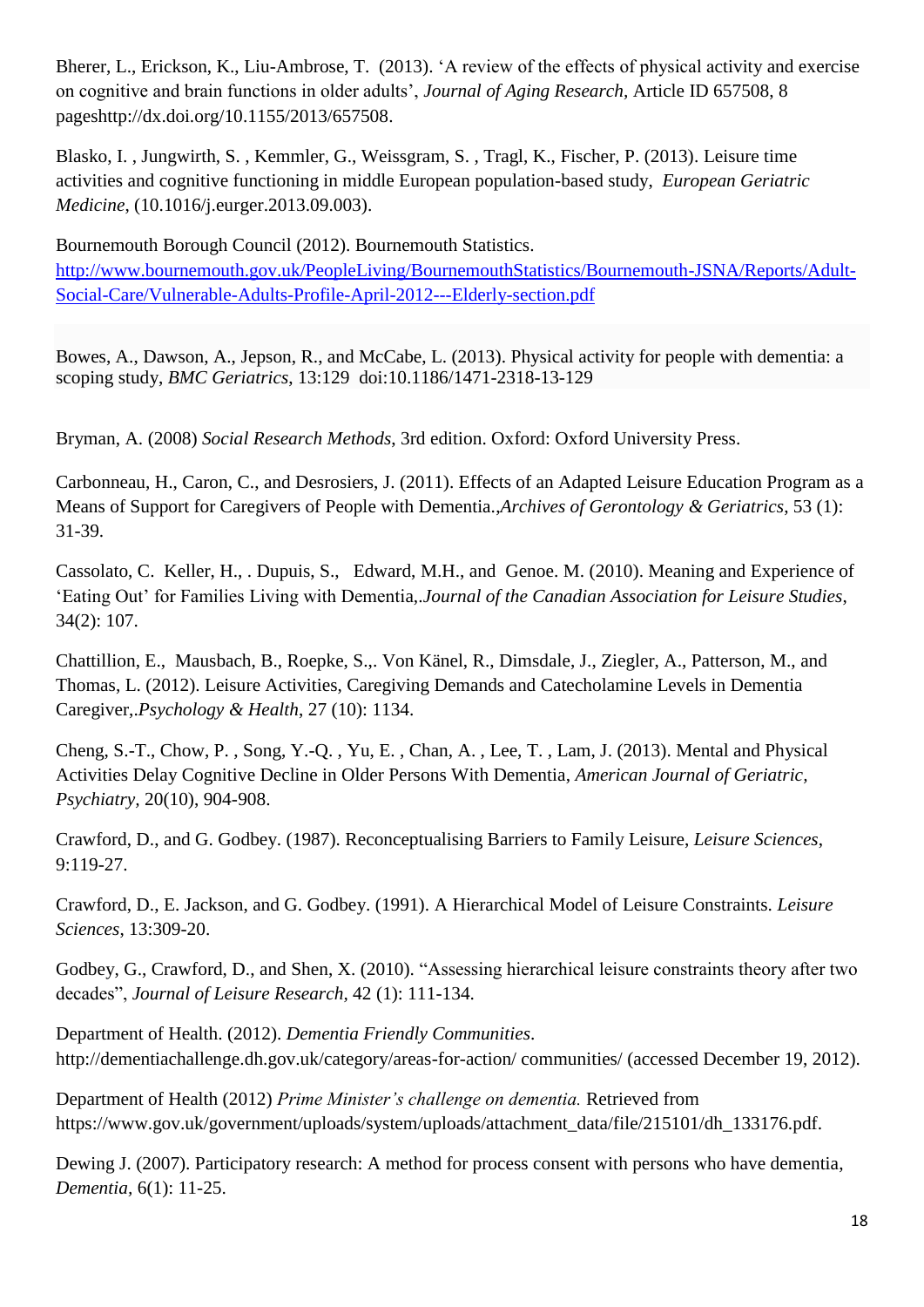Dhurup, M. (2012). Document Perceived constraints to leisure-time activity among the elderly, *South African Journal for Research in Sport, Physical Education and Recreation,* 34 (1): 57-74.

Dorset County Council (2010). *Dorset Health Scrutiny Committee Review Panel: Dementia Services in Dorset*. Dorchester: Dorset County Council.

Dupuis, S., Whyte, C., Carson, J., Genoe, R., Meshino, L. and Sadler. L. (2012). Just Dance with Me: An Authentic Partnership Approach to Understanding Leisure in the Dementia Context, *World Leisure Journal*, 54 (3): 240-54.

Freeman, I., and Selmi, N. (2010). French Versus Canadian Tourism: Response to the Disabled, *Journal of Travel Research*, 49 (4): 471-485.

Genoe, M. (2010). Leisure as Resistance within the Context of Dementia. *Leisure Studies*, 29 (3): 303-20.

Genoe, M. and Dupuis, S. (2014). The role of leisure within the dementia context, *Dementia*, 13 (1),. 33-58.

Genoe, M., and S. Dupuis. (2011). 'I'm Just Like I Always Was': A Phenomenological Exploration of Leisure, Identity and Dementia, *Leisure/ Loisir*, 35 (4): 423-52.

Liechty, T. and Genoe, M. (2013). Older Men's Perceptions of Leisure and Aging, *Leisure Sciences,* 35 (5): 438-454.

Gladwell, N. and Bendini, L. (2004). In search of lost leisure: the impact of caregiving on leisure travel, *Tourism Management*, 25 (6): 685-693.

Hall, C., Lipton, R., Sliwinski, M., Katz, M., Derby, C., and Verghese. J. (2009). Cognitive Activities Delay Onset of Memory Decline in Persons Who Develop Dementia, *Neurology*, 73 (5): 356-61.

House of Commons (2008). *The Provision of Public Toilets*. Communities and Local Government: The Stationary Office.

Houston, A. (2010). A Holiday Adventure. *Journal of Dementia Care*, 18 (2): 18-19.

Innes, A. (2009). *Dementia Studies: A Social Science Perspective*. London: Sage.

Innes, A., Kelly, F., and Dincarslan, O. (2011). What do people with dementia and their carers look for in a care home? *Aging and Mental Health*,15(5):548-556; doi:10.1080/13607863.2011.556601.

Israeli, A. (2002). A Preliminary Investigation of the Importance of Site Accessibility Factors for Disabled Tourists. *Journal of Travel Research*, 41 (1): 101-104.

Jennings, S. (2006). An Exploration of Creative Ageing and Social Theatre. *Nursing & Residential Care*, 8 (1): 29-31.

Johnson, A., and Walker, D. (2008). The Ladies Who Lunch. *Journal of Dementia Care*, 16 (2): 14-15.

Kleiber, D. (1999). *Leisure Experience and Human Development: A Dialectical Interpretation.* Boulder, CO: Westview.

Kuzamanov, C. (2005). Home Entertainment. *Journal of Dementia Care*, 13 (5): 18-19.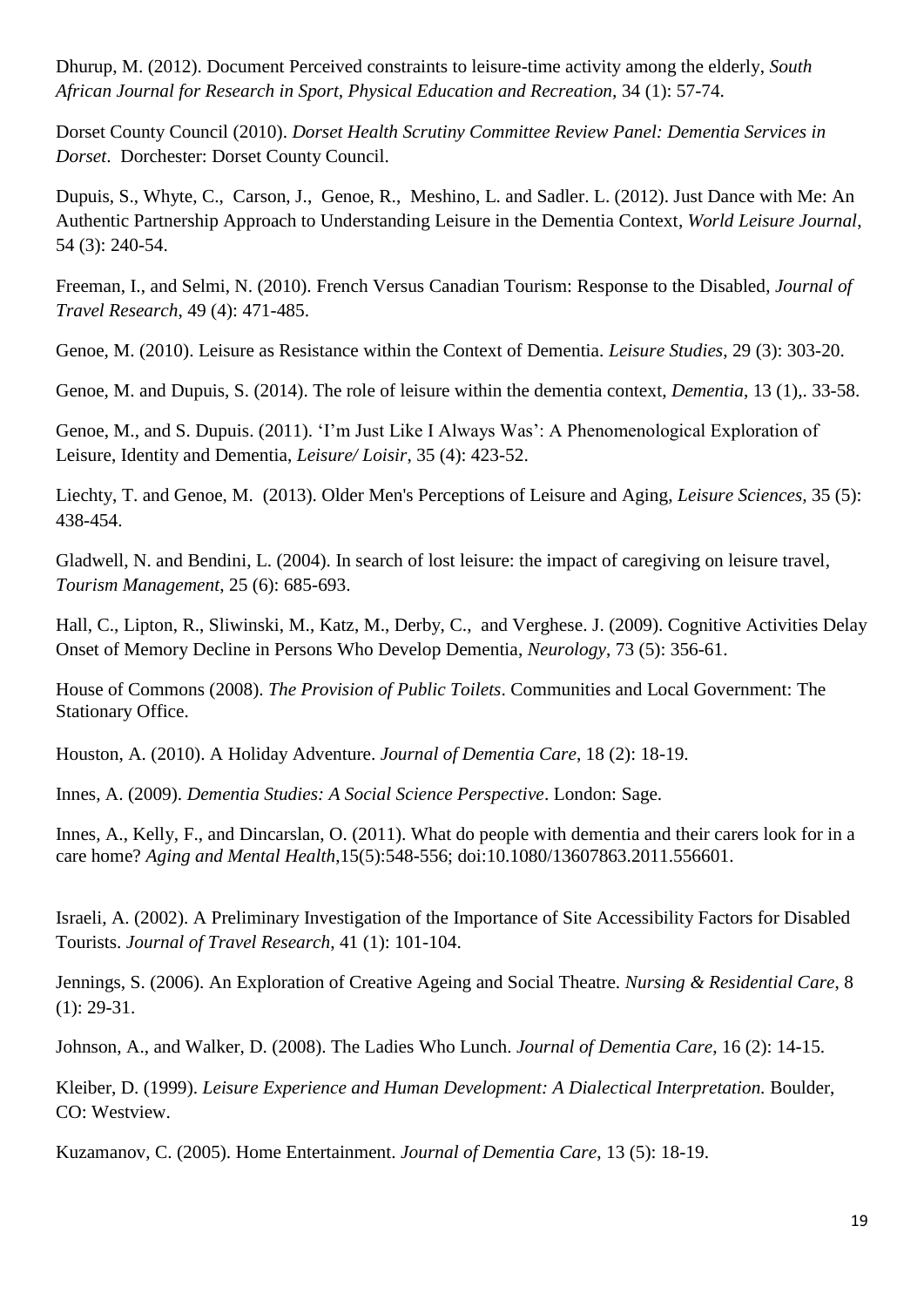Lader, D., Short, S. and Gershuny, J. (2006). *The Time Use Survey 2005: How we use our Time*. London: National Statistics.

Landau, R., Werner, S., Auslander, S., Shoval, N. and Heinik, J. (2009). Attitudes of Family and Professional Care-Givers towards the use of GPS for Tracking Patients with Dementia: An Exploratory Study, *British Journal of Social Work* 39, 670–692.

Law, C. M. and Warnes, A. M. (1976). The changing geography of the elderly in England and Wales, *Transactions of the Institute of British Geographers*, 1(4):401-492.

Local Government Association. (2012). *Developing dementia friendly communities: Learning and guidance for local authorities.* London: Local Government House.

Luengo-Fernandez, R., Leal, J., and Gray, A. (2010). *Dementia 2010: The Economic Burden of Dementia and Associated Research Funding in the United Kingdom*. Oxford: Alzheimer's Research Trust, University of Oxford.

Mapes, N. (2010). It's a Walk in the Park: Exploring the Benefits of Green Exercise and Open Spaces for People Living with Dementia,*Working with Older People*, 14 (4): 25-31.

Mapes, N. (2012). Wandering in the Woods. *Journal of Dementia Care*, 20 (1): 38-39.

McCabe, L. and Innes, A. (2013). Supporting safe walking for people with dementia: User participation in the development of new technology, *Gerotechnology,* 12(1): 4-15 doi: http://dx.doi.org/10.4017/gt.2013.12.1.006.00 .

Menne, H., Johnson, J., Whitlatch, C. and Schwartz, S. (2012). Activity Preferences of Persons with Dementia, Activities, Adaptation & Aging, 36 (3): 195.Morrisey, M. (2006). Alzheimer's café for people with and affected by dementia, *Nursing Times* 102 (15): 29.

National Audit Office. (2007). *Final Report: Dementia Focus Group Findings*. London: National Audit Office.

Paillard-Borg, S., Fratiglioni, L., Xu, W., Winblad, B., and Wang, H. (2012). An Active Lifestyle Postpones Dementia Onset by More Than One Year in Very Old Adults, *Journal of Alzheimer's Disease*, 31 (4): 835- 42.

Phinney, A., and Moody, E(2011). Leisure Connections: Benefits and Challenges of Participating in a Social Recreation Group for People with Early Dementia, *Activities, Adaptation & Aging*, 35 (2): 111-30.

Pike, E. (2013). The Role of Fiction in (Mis)representing Later Life Leisure Activities, *Leisure Studies*, 32 (1): 69-87.

Plassman, B., Langa, K., Fisher, G., Heeringa, S., Weir, D., Ofstedal, M., Burke, J., Hurd, M., Potter, G., Rodgers, W.,Steffens, D., Willis, R., and Wallace, R. (2007). Prevalence of Dementia in the United States: The Aging, Demographics, and Memory Study, *Neuroepidemiology,* 29 (1-2): 125-132.

Poria, Y., Reichel, A., and Brandt, Y. (2010). The Flight Experiences of People with Disabilities: An Exploratory Study, *Journal of Travel Research*, 49 (2): 216-227.

Prime Ministers Dementia Challenge. (2012). *Delivering Major Improvements in Dementia Care and Research by 2015*. Department of Health.